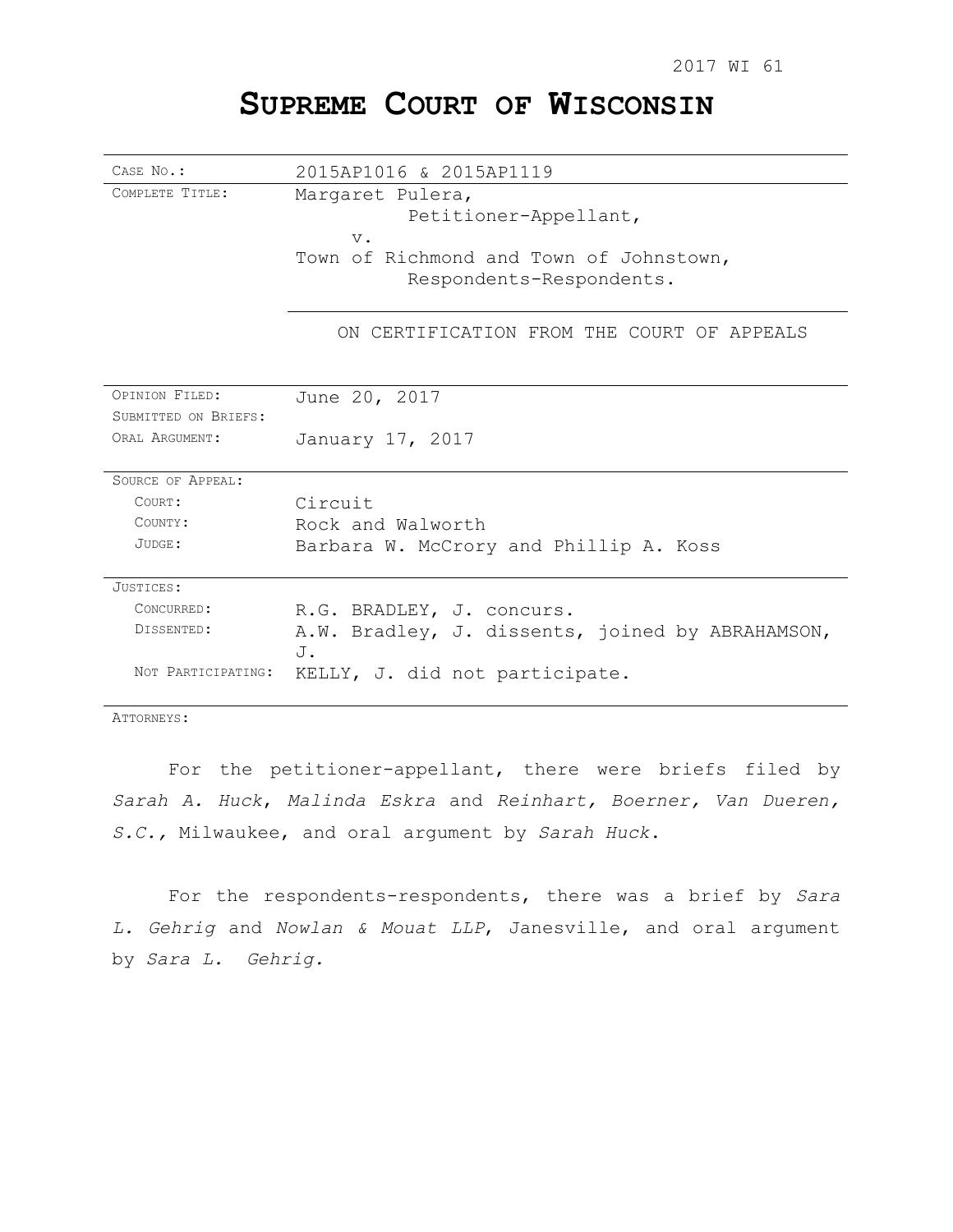2017 WI 61

NOTICE

**This opinion is subject to further editing and modification. The final version will appear in the bound volume of the official reports.**  Nos. 2015AP1016 & 2015AP1119 (L.C. Nos. 2014CV1232 & 2014CV871) STATE OF WISCONSIN THE STATE OF STATE OF WISCONSIN

**Margaret Pulera,**

 **Petitioner-Appellant,**

# **FILED**

 **v.**

 $\overline{a}$ 

**Town of Richmond and Town of Johnstown,**

 **Respondents-Respondents.**

# **JUN 20,2017**

Diane M. Fremgen Clerk of Supreme Court

Appeal from consolidated orders of the Circuit Courts for Rock and Walworth Counties. *Reversed and cause remanded.* 

¶1 PATIENCE DRAKE ROGGENSACK, C.J. This appeal comes before the court on certification by the court of appeals.<sup>1</sup> Margaret Pulera (Pulera) appeals dismissals of the petitions for certiorari review of highway orders recorded in Rock<sup>2</sup> and

 $1$  Pulera v. Town of Richmond and Town of Johnstown, Nos. 2015AP1016 and 2015AP1119, unpublished certification (Wis. Ct. App. Dec. 23, 2015).

 $2$  The Honorable Barbara W. McCrory presided.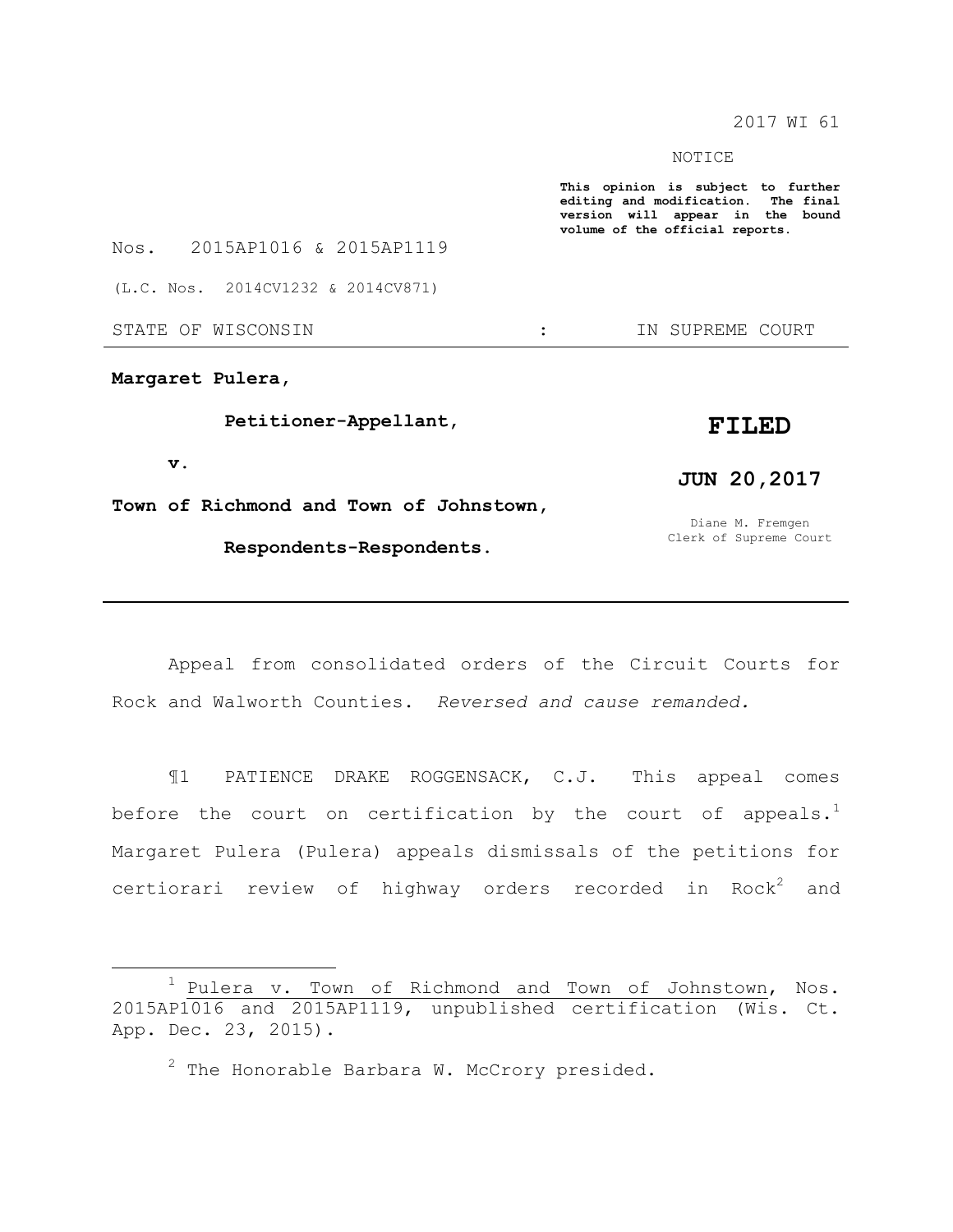Walworth<sup>3</sup> Counties. The issue certified is: what event triggers the thirty-day period under Wis. Stat.  $\frac{1}{2}$  68.13(1) (2013-14)<sup>4</sup> during which certiorari review may be obtained for a town board's highway order. To address this issue, we must interpret the terms of § 68.13(1), the statute affording certiorari review, in accord with Wis. Stat. § 82.15, the statute governing appeals of highway orders. $5$ 

¶2 We conclude that the thirty-day period during which certiorari review is available for a town board's highway order to lay out, alter or discontinue a highway begins to run on the date that the highway order is recorded by the register of deeds.<sup>6</sup> This interpretation best comports with the language and structure of Wis. Stat. § 68.13 and Wis. Stat. § 82.15. And, in addition, it provides aggrieved persons and parties a date certain for commencement of the thirty-day period during which judicial review of a highway order is available.

 $\overline{a}$ 

 $6$  Both towns issued highway orders. Accordingly, we need not address when the deadline begins to run when an individual seeks to appeal a town board's refusal to issue a highway order.

 $3$  The Honorable Phillip A. Koss presided.

<sup>&</sup>lt;sup>4</sup> All subsequent references to the Wisconsin Statutes are to the 2013-14 version unless otherwise indicated.

 $^5$  In Dawson v. Town of Jackson, 2011 WI 77, 336 Wis. 2d 218, 801 N.W.2d 316, we acknowledged the problems caused by the interplay of Wis. Stat. § 68.13 and Wis. Stat. § 82.15. The legislature may wish to consider revisiting these statutory provisions.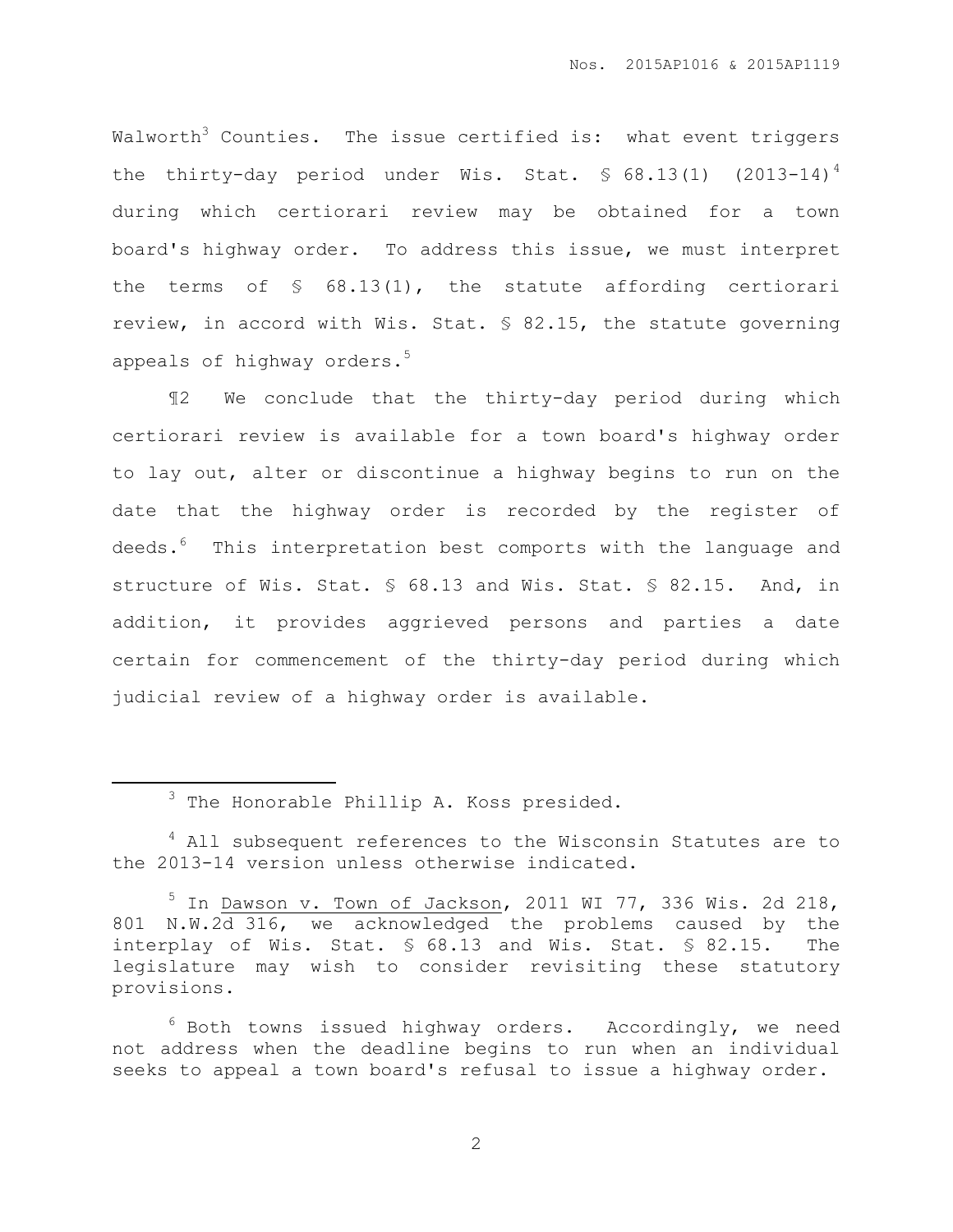¶3 Pulera's petitions were filed within thirty days of the dates on which the highway orders were recorded by the registers of deeds. Accordingly, we reverse the circuit courts' orders granting the town boards' motions to dismiss Pulera's petitions and remand for certiorari review in either Walworth County Circuit Court or Rock County Circuit Court, as the parties may agree. $7$ 

### I. BACKGROUND

¶4 The relevant facts in the present case are brief and uncontested. The dispute arises from changes to an intersection located at the county line between Rock and Walworth Counties. Specifically, the intersection is located where County Highway M crosses North County Line Road. Without notifying the Town of Richmond, the Rock County Highway Department made changes to this intersection. To facilitate these changes, the Rock County Highway Department had to discontinue two existing roads.

¶5 On September 9, 2014, the Town of Johnstown (Rock County) and the Town of Richmond (Walworth County) held a joint meeting. At the meeting, both town boards retroactively approved changes to the intersection that the Rock County Highway Department had already completed. This required the

 $\overline{a}$ 

 $^7$ If the parties do not agree on which circuit court shall conduct the certiorari review, it shall be conducted in Walworth County Circuit Court.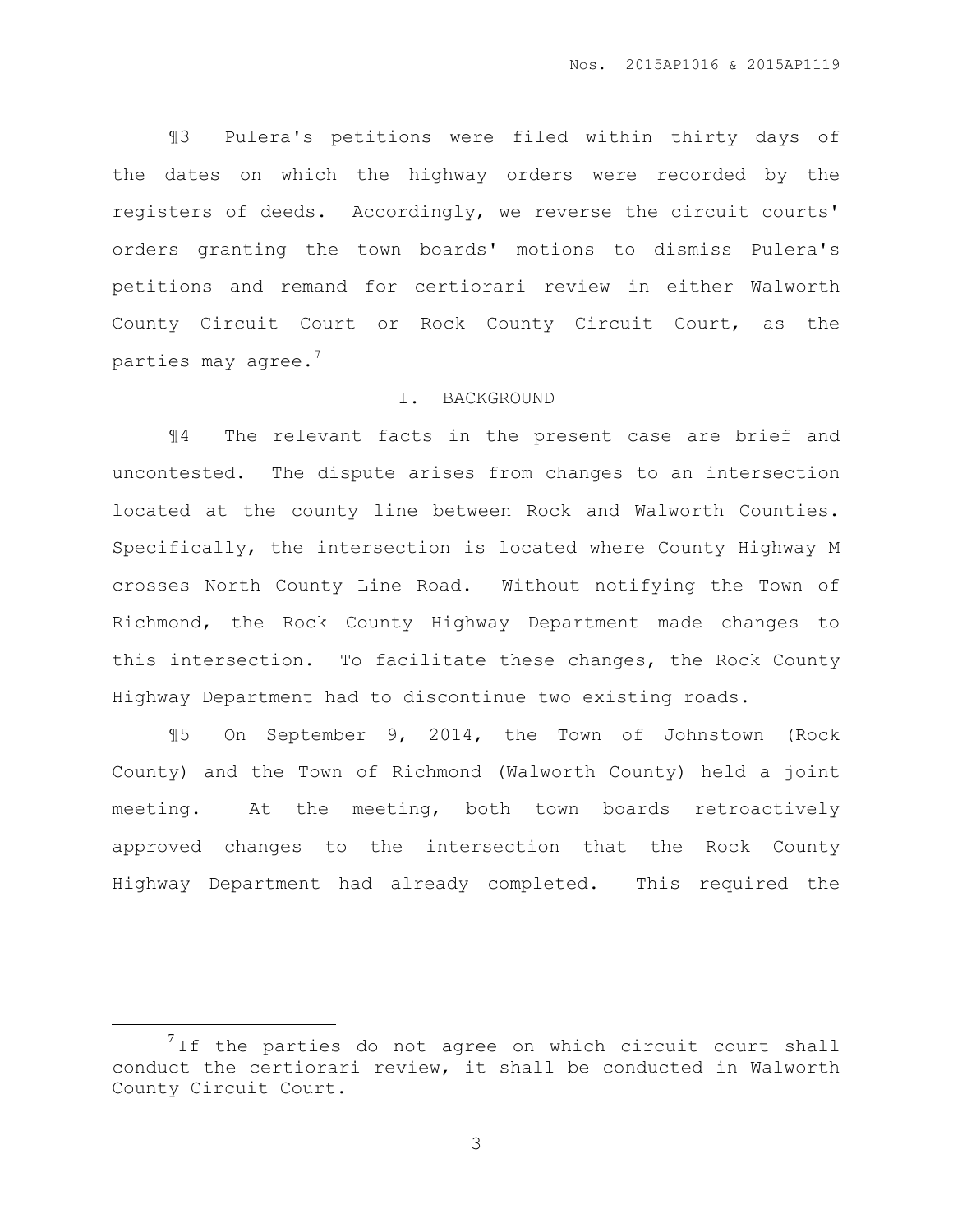town boards to approve construction of a new intersection as well as discontinuance of portions of former highways.<sup>8</sup>

¶6 On October 3, 2014, the Richmond Town Board recorded its highway order with the Walworth County Register of Deeds. The order memorialized changes approved at the joint meeting of the town boards. The Johnstown Town Board followed a month later by recording its highway order with the Rock County Register of Deeds on November 3, 2014.

¶7 On November 3, 2014, Pulera filed a certiorari petition in Walworth County Circuit Court that sought review of the Town of Richmond's highway order altering the intersection and discontinuing portions of the highway. Similarly, on December 1, 2014, Pulera filed a certiorari petition in Rock County Circuit Court seeking judicial review of the Town of Johnstown's highway order approving alterations to the same highway and intersection.

¶8 On January 23, 2015, each town filed a motion to dismiss Pulera's certiorari action. $9$  The towns alleged that

 $\overline{a}$ 

 $8$  The actions of the Rock County Highway Department are not at issue in the present case. They were the subject of Pulera v. Coopman, No. 2013AP322, unpublished slip op. (Wis. Ct. App. Nov. 13, 2013) petition for review denied 2014 WI 50, 354 Wis. 2d 863, 848 N.W.2d 859.

 $9$  On February 27, 2015, Pulera moved to consolidate the two actions in Walworth County Circuit Court. The Walworth County Circuit Court did not address Pulera's motion. Pulera later filed a motion to consolidate in Rock County Circuit Court; it also did not address the motion. The court of appeals consolidated the cases before certifying Pulera's appeals to us.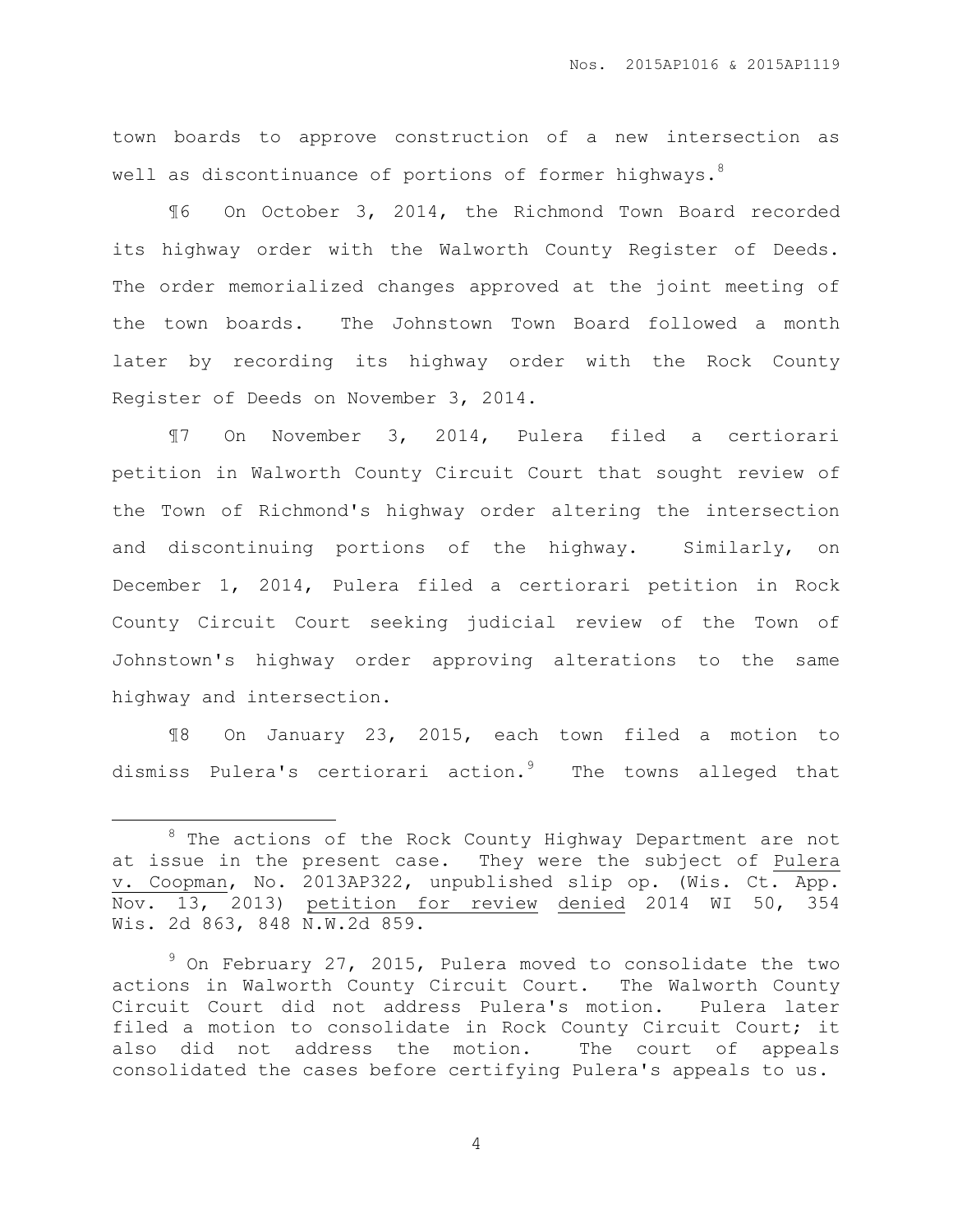Pulera's petitions were untimely because neither petition was filed within thirty days of Pulera's receipt of the towns' decision to alter the highway as they alleged is required by Wis. Stat. § 68.13.<sup>10</sup>

¶9 Rock County Circuit Court dismissed Pulera's action as untimely. The court reasoned that the thirty-day period during which certiorari review may be sought for a highway order commenced when Pulera received actual notice of the vote of the Johnstown Town Board. The circuit court rejected Pulera's argument that the thirty-day period commenced when the register of deeds recorded the town board's highway order.

¶10 The Walworth County Circuit Court also dismissed Pulera's claim as untimely. Unlike the Rock County Circuit Court, the Walworth County Circuit Court concluded that the thirty-day period for seeking certiorari review commenced with the town board's vote. The Walworth County Circuit Court also dismissed the claim for improper venue because a portion of the highway is exclusively in Rock County.<sup>11</sup>

 $\overline{a}$ 

 $10$  The towns arqued that the petition filed in Rock County should be dismissed pursuant to Wis. Stat. § 802.06(2)(a)10., another action pending between the same parties for the same cause. The issue was not addressed by the circuit court, and was not properly developed before this court. Accordingly, we do not address it.

 $11$  We observe that when an intersection is on the county line that separates two counties, venue is proper in either county. See Wis. Stat. § 82.15. Accordingly, venue is proper in Walworth County. And, therefore, the Walworth County Circuit Court incorrectly dismissed Pulera's action for improper venue.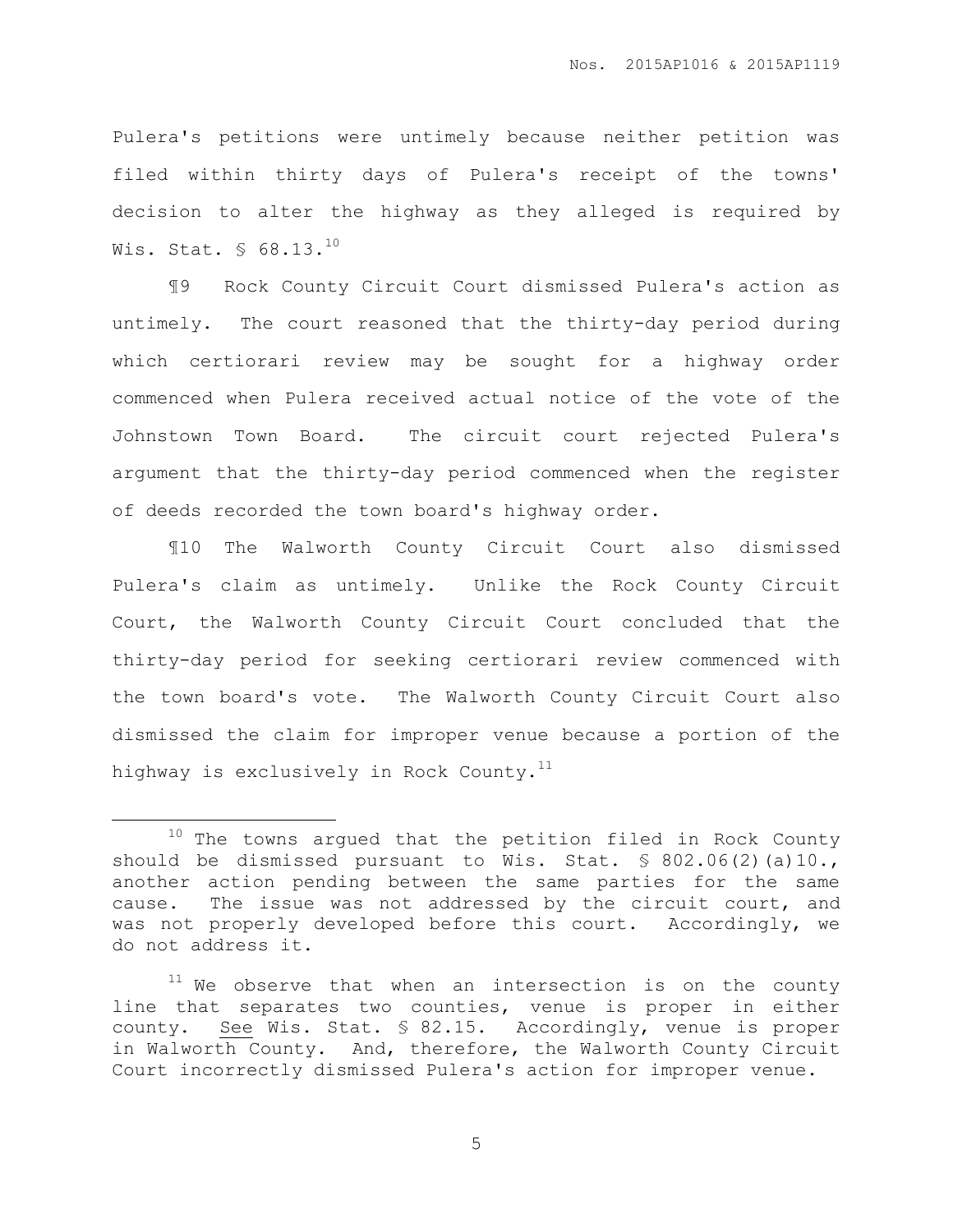¶11 The court of appeals consolidated the cases on appeal and certified them for our review. We now reverse.

#### II. DISCUSSION

# A. Standard of Review

¶12 The present case requires us to interpret and apply Wis. Stat. § 68.13 and Wis. Stat. § 82.15. Statutory interpretation and application present questions of law that we review independently, while benefitting from the circuit courts' analyses. Marder v. Bd. of Regents of Univ. of Wis. Sys., 2005 WI 159, ¶19, 286 Wis. 2d 252, 706 N.W.2d 110.

B. Statutory Construction, General Principles

¶13 "Judicial deference to the policy choices enacted into law by the legislature requires that statutory interpretation focus primarily on the language of the statute." State ex rel. Kalal v. Circuit Court for Dane Cty., 2004 WI 58, ¶44, 271 Wis. 2d 633, 681 N.W.2d 110. Accordingly, "statutory interpretation 'begins with the language of the statute. If the meaning of the statute is plain, we ordinarily stop the inquiry.'" Id., ¶45 (quoting Seider v. O'Connell, 2000 WI 76, ¶43, 236 Wis. 2d 211, 612 N.W.2d 659). "Statutory language is given its common, ordinary, and accepted meaning, except that technical or specially-defined words or phrases are given their technical or special definitional meaning." Id. (citing Bruno v. Milwaukee Cty., 2003 WI 28, ¶¶8, 20, 260 Wis. 2d 633, 660 N.W.2d 656).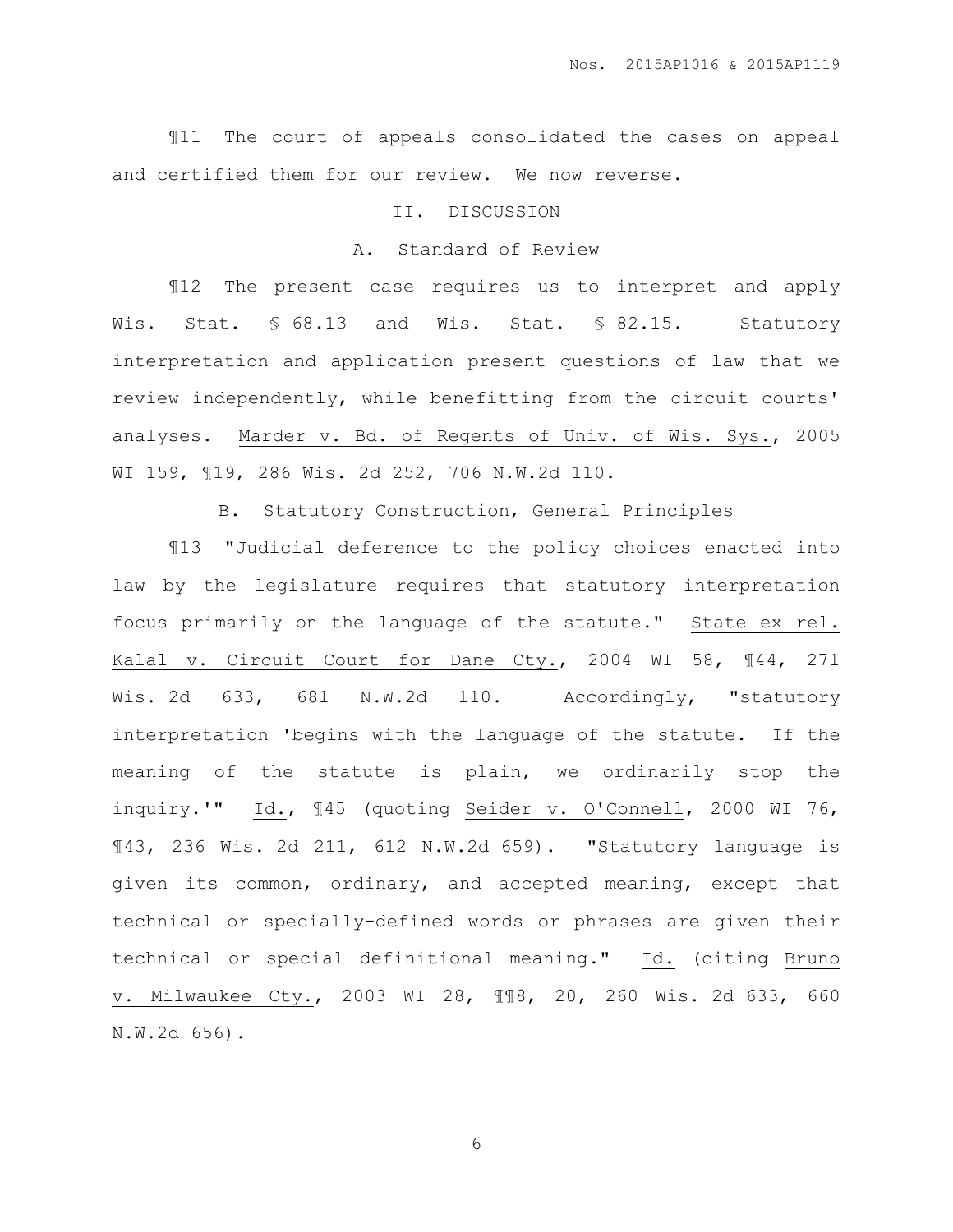¶14 "Context is important to meaning." Id., ¶46. For this reason, "statutory language is interpreted in the context in which it is used; not in isolation but as part of a whole; in relation to the language of surrounding or closely-related statutes; and reasonably, to avoid absurd or unreasonable results." Id. (citing State v. Delaney, 2003 WI 9, ¶13, 259 Wis. 2d 77, 658 N.W.2d 416). And, we interpret statutes in such a way as to give effect to each word. Id. ("Statutory language is read where possible to give reasonable effect to every word, in order to avoid surplusage." (citing State v. Martin, 162 Wis. 2d 883, 894, 470 N.W.2d 900 (1991)).

¶15 "Where statutory language is unambiguous, there is no need to consult extrinsic sources of interpretation, such as legislative history." Id. (citing Bruno, 260 Wis. 2d 633, ¶20). "The test for ambiguity generally keeps the focus on the statutory language: a statute is ambiguous if it is capable of being understood by reasonably well-informed persons in two or more senses." Id., ¶47 (citing Bruno, 260 Wis. 2d 633, ¶19).

¶16 It is within this framework that we interpret and apply the time limits of Wis. Stat. § 68.13(1) as affected by Wis. Stat. § 82.15.

# C. Wisconsin Stat. § 68.13

¶17 Wisconsin Stat. § 68.01 governs appeals from many types of municipal administrative decisions.<sup>12</sup> It provides:

 $\overline{a}$ 

 $12$  A town is defined as a municipality under Wis. Stat. § 68.04.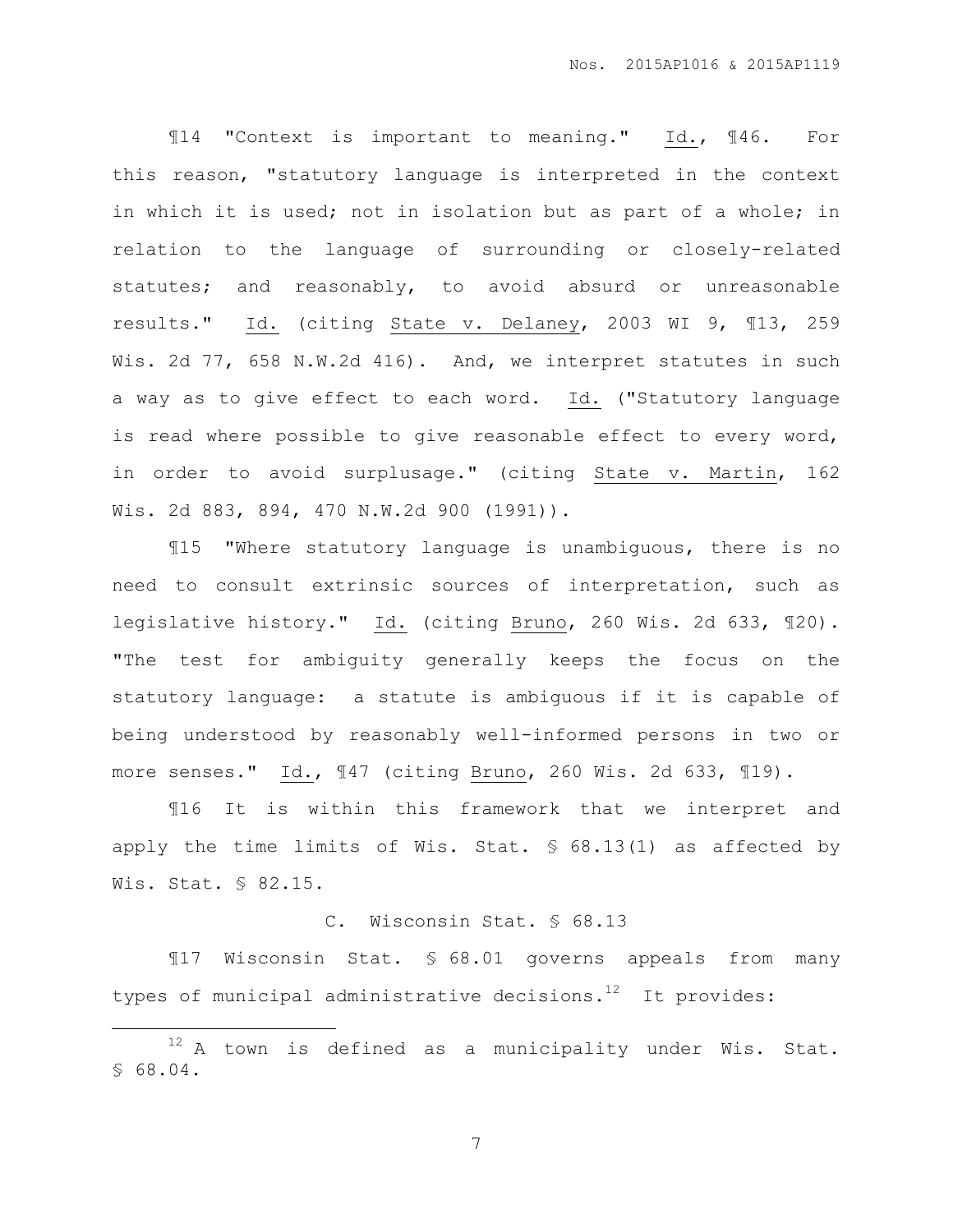Any person having a substantial interest which is adversely affected by an administrative determination of a governing body, board, commission, committee, agency, officer or employee of a municipality or agent acting on behalf of a municipality as set forth in s. 68.02, may have such determination reviewed as provided in this chapter.

Wisconsin Stat. § 68.13(1) provides further guidance: "Any party to a proceeding resulting in a final determination may seek review thereof by certiorari within 30 days of receipt of the final determination." A person aggrieved by a highway order has the same right of appeal. Wis. Stat. § 82.15. Accordingly, a person or party who receives a final adverse determination from a municipal administrative body has thirty days from its receipt to appeal. However, when a determination is "final" and when a party is in "receipt" of such a determination are not defined. These words can become particularly opaque in the context of highway orders issued under Wis. Stat.  $$82.12.^{13}$ 

¶18 Under Wis. Stat. § 82.03(1)(a), a "town board shall have the care and supervision of all highways under the town's jurisdiction." However, a town board that decides to lay out, alter or discontinue a highway must follow the specific statutory requirements detailed in Wis. Stat. ch. 82. Furthermore, there are two ways in which a town board may lay out, alter or discontinue a highway. First, a town board, on its own initiative, can introduce a resolution to lay out, alter

 $\overline{a}$ 

 $13$  The interplay between these two statutes renders each ambiguous. However, nothing in the legislative history provides helpful guidance in ascertaining the meaning of these provisions.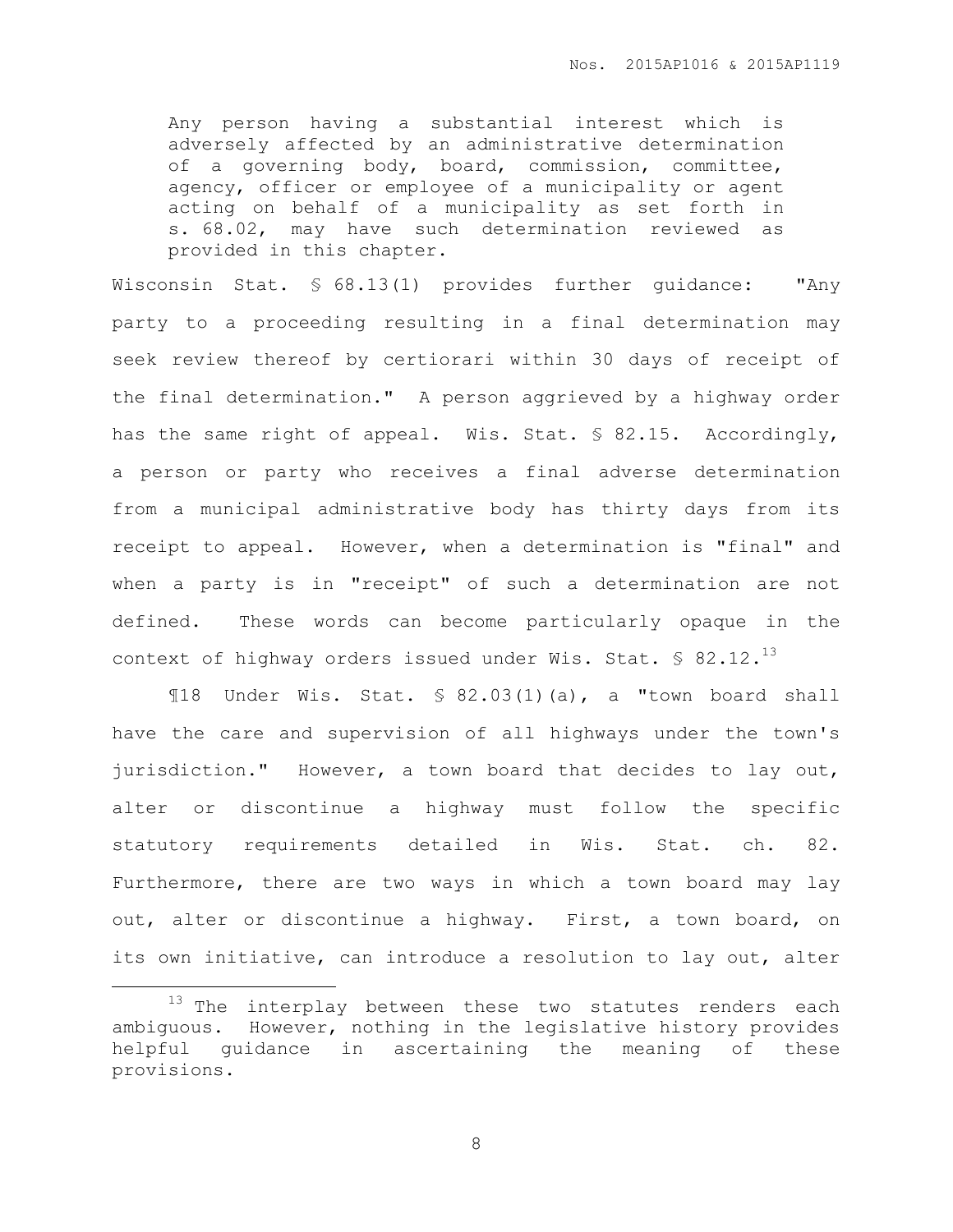or discontinue a highway. Wis. Stat. § 82.10(3). Alternatively, town residents may petition their town board to "lay out, alter, or discontinue any highway." Wis. Stat. § 82.12(10).

¶19 Under either method, a town board is required to provide notice to various landowners and governmental bodies. See Wis. Stat.  $SS 82.10(3)^{14}$  & (4).<sup>15</sup> In addition, a town board is required to hold a public hearing to decide whether creating, altering or discontinuing a highway is in the public interest. Wis. Stat. § 82.11(1) ("At the time and place stated in the notice under s. 82.10, the town board shall hold a public hearing to decide, in its discretion, whether granting the application or resolution is in the public interest.").

Wis. Stat. § 82.10(3).

 $\overline{a}$ 

<sup>15</sup> A town board "shall publish a class 3 notice under ch. 985" and is required to notify "owners of record lands through which the highway may pass," and the "owners of record of all lands abutting the highway" among others, pursuant to Wis. Stat.  $$82.10(4).$ 

<sup>&</sup>lt;sup>14</sup> This section provides:

Upon receipt of an application under sub. (1) or the introduction of a resolution under sub. (2), the board shall provide notice of the time and that the place where it will meet to consider the application or resolution. The notice shall contain a legal description of the highway to be discontinued or of the proposed highway to be laid out or altered and a scale map of the land that would be affected by the application or resolution.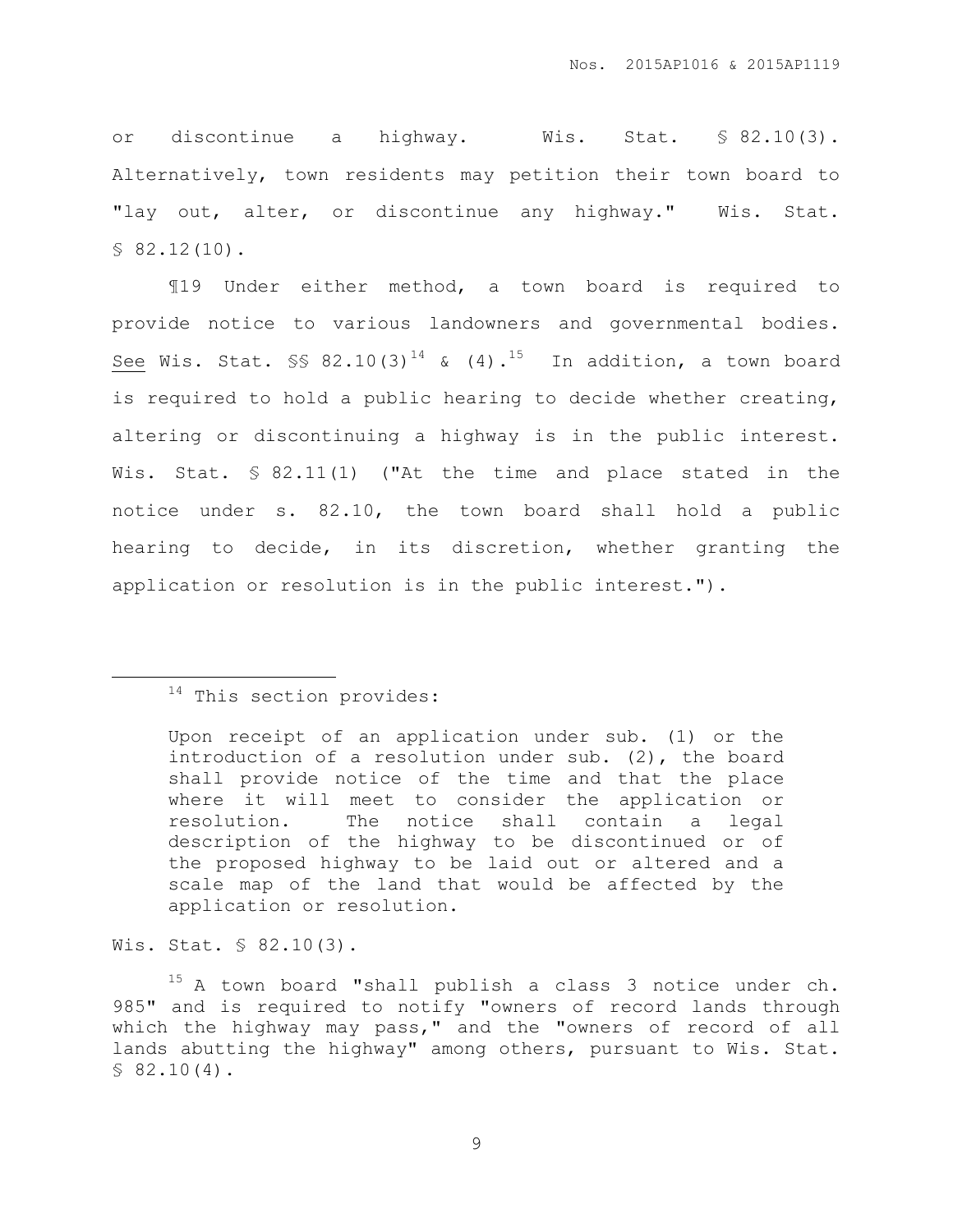¶20 Pursuant to Wis. Stat. § 82.12(2), a town board must issue a "highway order" if it decides to grant a petition or approve a resolution to lay out, alter or discontinue a highway. The vote of a town board, in and of itself, does not create a highway order; rather, a "highway order" is a document that is statutorily described in regard to the particulars the document must include.<sup>16</sup> Wis. Stat.  $\frac{1}{5}$  82.01(3). In addition, to give effect to a highway order, the town board is required to take several delineated steps. Wisconsin Stat. § 82.12 provides:

The highway order shall be recorded with the register of deeds for the county in which the highway is or will be located and shall be filed with the town clerk. The town clerk shall submit a certified copy of the order to the county highway commissioner. If the town has an official map, the order shall be incorporated into the official map.

Wis. Stat. § 82.12(2).

 $\overline{a}$ 

¶21 A person aggrieved by a highway order has the right to seek judicial review of a town board's highway order. Wisconsin Stat. § 82.15 provides: "Any person aggrieved by a highway order, or a refusal to issue such an order, may seek judicial review under s. 68.13. If the highway is on the line between 2 counties, the appeal may be in the circuit court of either county." Wis. Stat. § 82.15.

<sup>16</sup> "Highway order" is statutorily described as "an order laying out, altering, or discontinuing a highway or a part of a highway, that contains a legal description of what the order intends to accomplish and a scale map of the land affected by the order." Wis. Stat. § 82.01(3).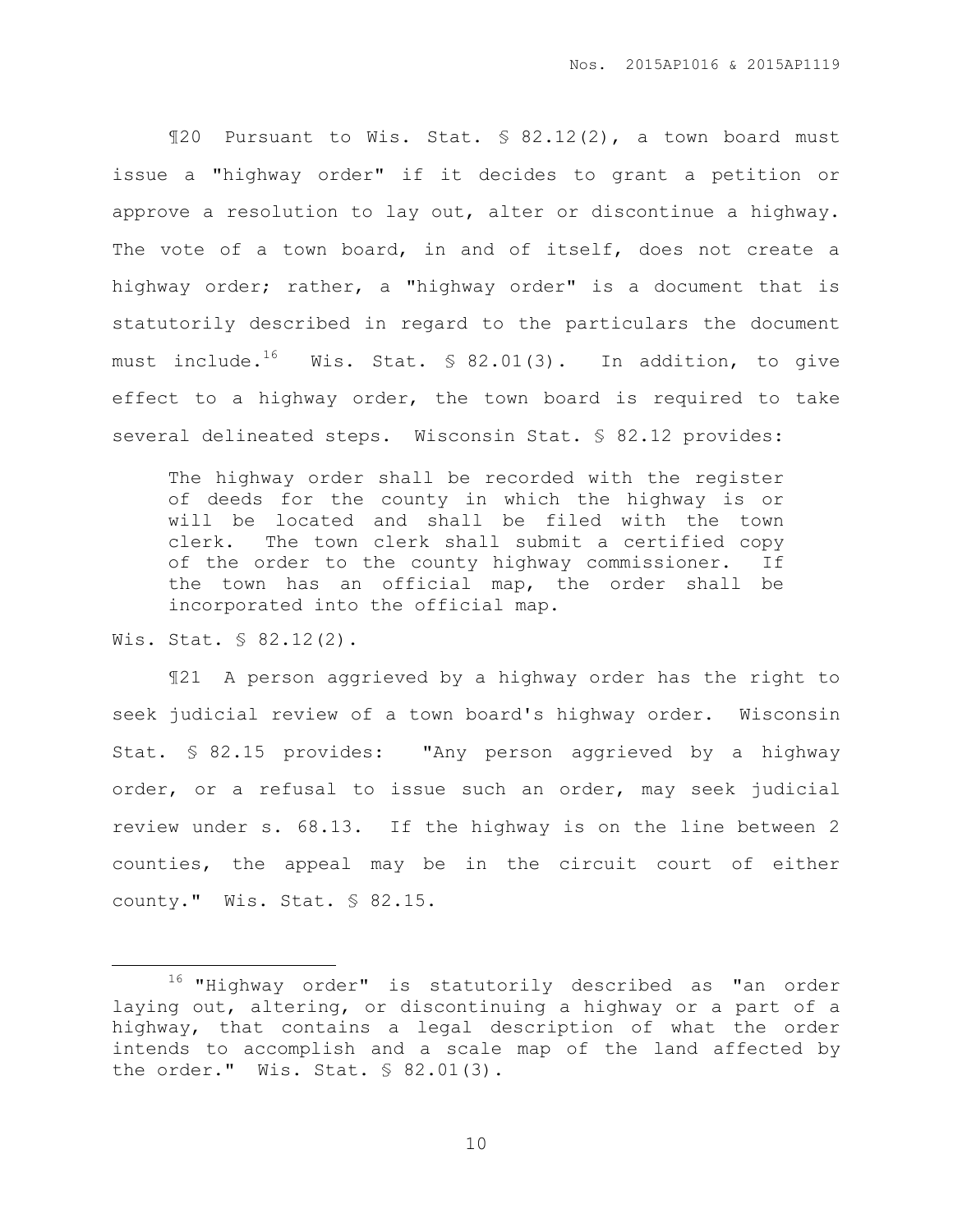¶22 If a person or party is aggrieved by a highway order, they may seek review of the order using the certiorari process outlined in Wis. Stat. § 68.13(1). However, a person or party aggrieved by a highway order is subject to the same thirty-day period during which review may be sought, as are others who seek certiorari review under § 68.13(1).

¶23 A "final determination" by the town is a condition precedent to certiorari review under Wis. Stat.  $\frac{1}{5}$  68.13.<sup>17</sup> In addition, Wis. Stat. ch. 82 provides that a highway order must be issued when a town decides to lay out, alter or discontinue a highway. Wis. Stat. § 82.12(2). It is the highway order that "contains a legal description of what the order intends to accomplish and a scale map of the land affected by the order." Wis. Stat. § 82.01(3).

¶24 In addition, it is the recording by the register of deeds that gives public notice of the town board's decision. Public notice is important because there may be persons aggrieved by the town board's decision that were not aware of it. And, the legislature has recognized the importance of this function of the register of deeds. For example, Wis. Stat. § 840.11 governs petitions to alter streets, parks, and other public places. It provides no "order, judgment or decree or

 $\overline{a}$ 

 $17$  Wisconsin Stat. § 68.12 explains when a determination is final under municipal administrative proceedings. However, municipal authorities do not have Wis. Stat. § 68.11 hearings when considering whether to issue highway orders, and therefore this provision is inapplicable here.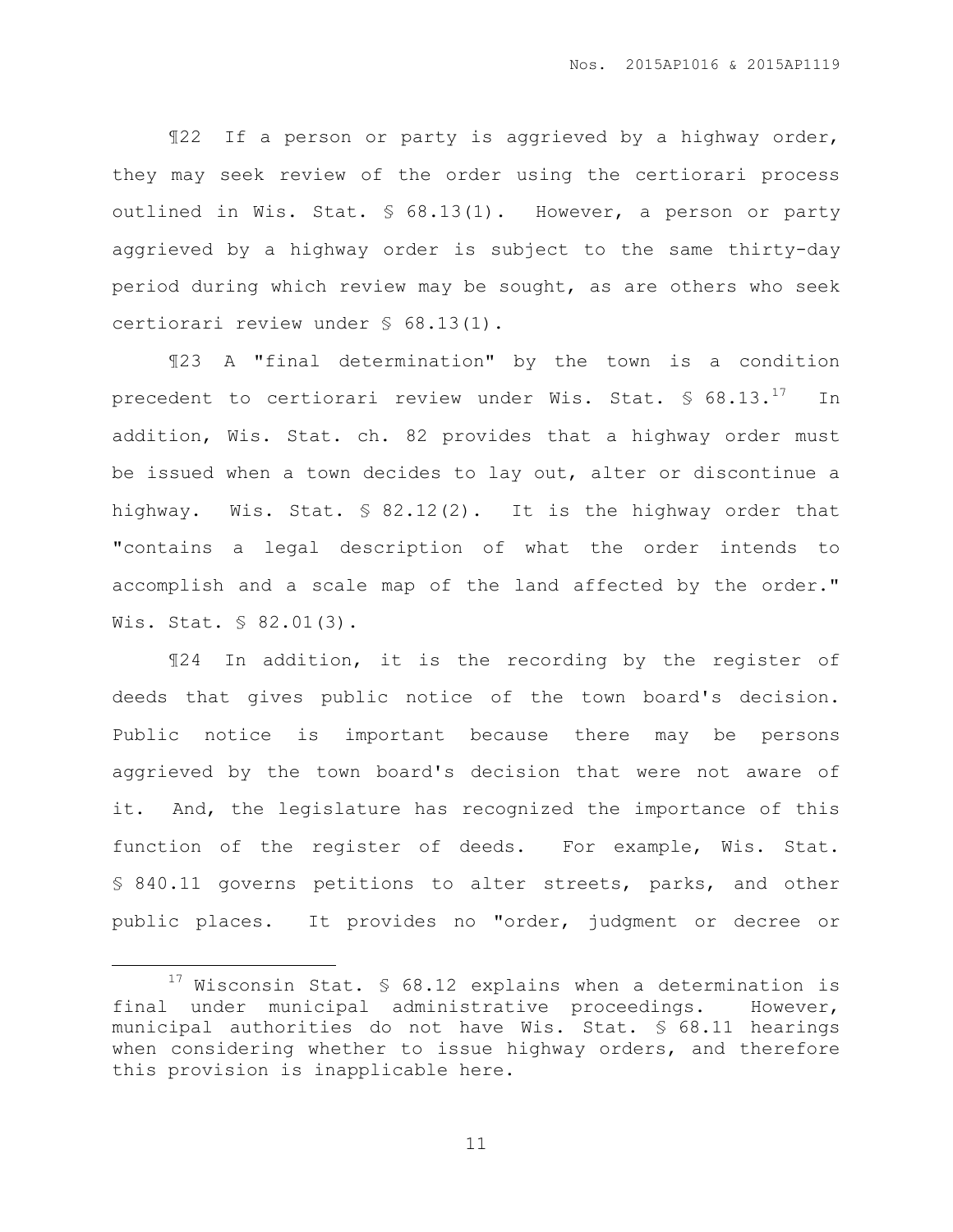final resolution or order taking or affecting such land . . . shall be notice to any subsequent purchaser or encumbrancer unless a certified copy thereof, containing a legal description . . . of the land affected thereby, and accompanied with a map showing the location thereof, is recorded in the office of the register of deeds of the county in which the land is situated." § 840.11(2); see also Wis. Stat. § 107.25.

¶25 Moreover, when real estate is bought or sold, it is to the records of the register of deeds that one looks in a title search for restrictions on land. One purpose recording in the register of deeds is to ensure the public has notice of any changes to real property that occur. See generally, Wis. Stat. § 59.43 (2015-16). Therefore, a town's decision in regard to laying out, altering or discontinuing a highway is not final until the register of deeds records the town's highway order.

¶26 Furthermore, the precise geographic location of the highway in its new form is not provided to the public until the register of deeds records the town's highway order. See Wis. Stat. § 82.12(2) ("If the town has an official map, the [highway] order shall be incorporated into the official map."). Persons seeking to appeal a town's decision laying out, altering or discontinuing a highway may not know the metes and bounds description of the new form of the highway before it is recorded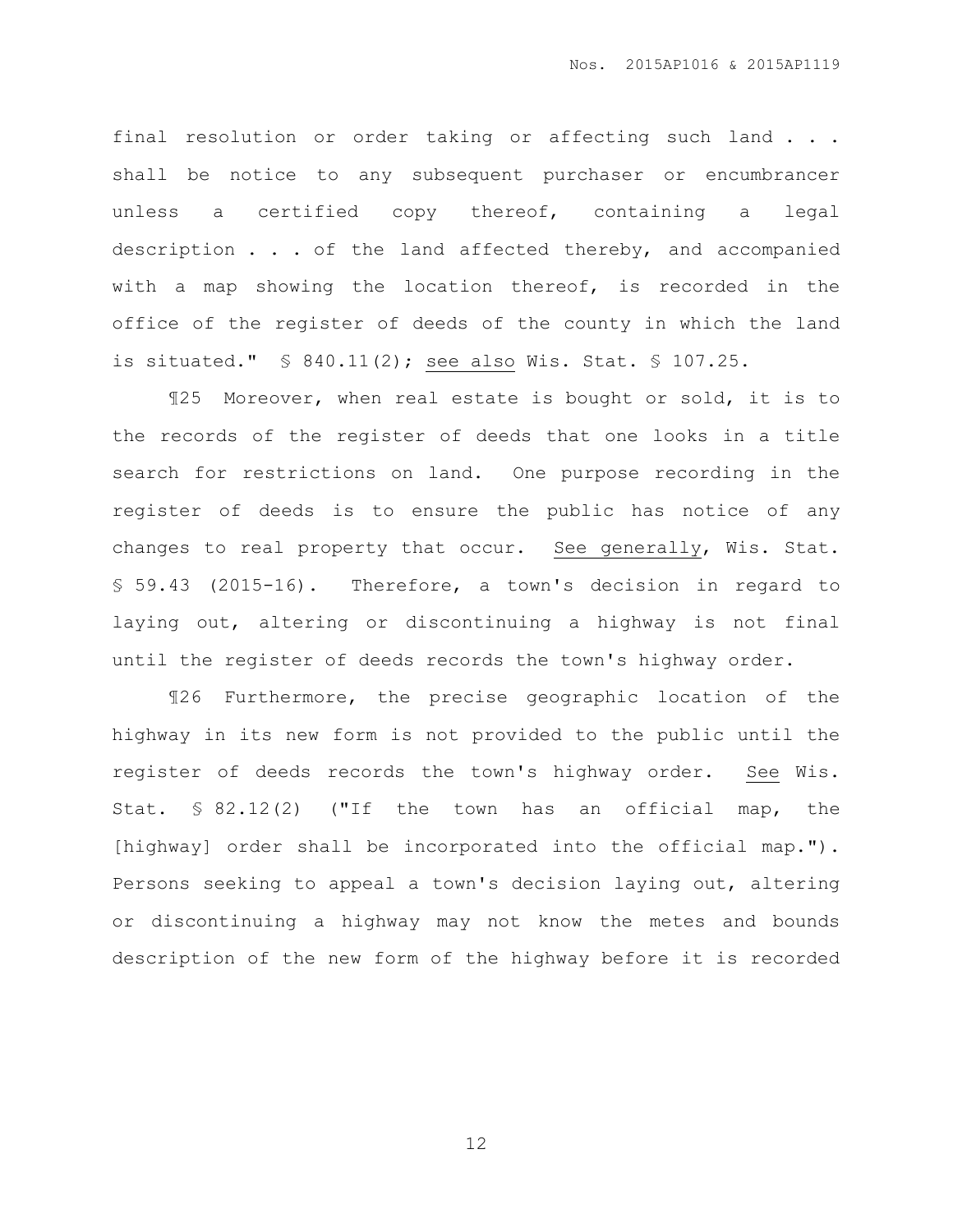by the register of deeds.<sup>18</sup> Therefore, the triggering event for judicial review of a highway order cannot commence prior to the public being notified of the precise characteristics of the order, i.e. until the register of deeds records it. It would be imprudent to expect persons or parties to make a reasoned decision about whether to seek certiorari review without a precise, recorded highway order. And, for this reason, we generally require a written order from which to appeal. See generally, Ramsthal Advertising Agency v. Energy Miser, Inc., 90 Wis. 2d 74, 75, 279 N.W.2d 491 (Ct. App. 1979) ("An order, to be appealable, must be in writing and filed." (citation omitted)); Helmrick v. Helmrick, 95 Wis. 2d 554, 556, 291 N.W.2d 582 (Ct. App. 1980).

¶27 Beginning the thirty-day period on the date on which the register of deeds records the order also gives effect to the word "receipt" in the phrase "receipt of the final determination" in Wis. Stat. § 68.13(1). The register of deeds recording a highway order gives the public receipt of the proposed highway alteration.

¶28 The practical benefits of concluding that recording the highway order starts the thirty-day period for judicial

 $\overline{a}$ 

 $18$  Of course, notice pursuant to Wis. Stat. § 82.10 provides similar information prior to the hearing. However, the information provided is subject to change at the hearing or at any time prior to the recordation of the highway order by the register of deeds. For this reason, notice given antecedent to the hearing may not provide individuals with this information.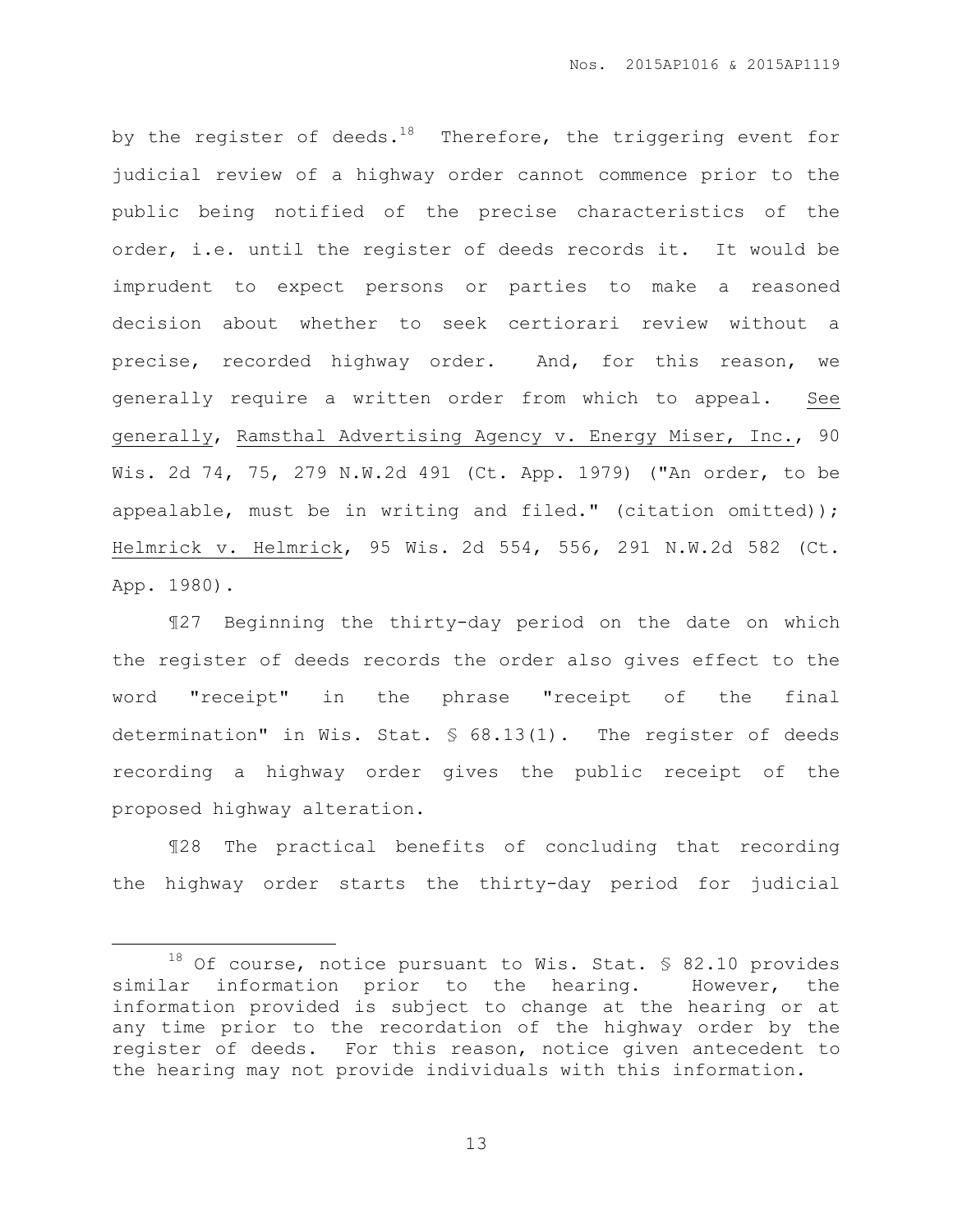review are significant. Specifically, it provides a clear and definite triggering event for commencement of the thirty-day period.<sup>19</sup> And, persons and parties seeking certiorari review of a highway order easily can ascertain the start of that thirtyday period. The deadline for filing a certiorari petition will be the same for all, and factual disputes as to the date by which a certiorari action should have been filed will be less frequent.

¶29 Accordingly, a person or party seeking certiorari review of a town board's decision to lay out, alter or discontinue a highway must file the petition for certiorari review within thirty days of the register of deeds recording the highway order. This triggering event for finality and receipt

 $\overline{a}$ 

<sup>&</sup>lt;sup>19</sup> As the court of appeals explained:

There are several positive aspects to this interpretation. First, it creates a certiorari filing date that is the same for all potential petitioners. Second, the date of recording will normally be easy to establish from the record. Third, the recording of the highway order creates a wide potential for notice to potential petitioners, because this is a place that attorneys and others will know to check for land records. Fourth, at the time it is recorded, the highway order will be in its final legal form, thus allowing potential petitioners to fully evaluate its effects and decide whether to seek judicial review.

Pulera v. Town of Richmond and Town of Johnstown, Nos. 2015AP1016 and 2015AP1119, unpublished certification (Wis. Ct. App. Dec. 23, 2015).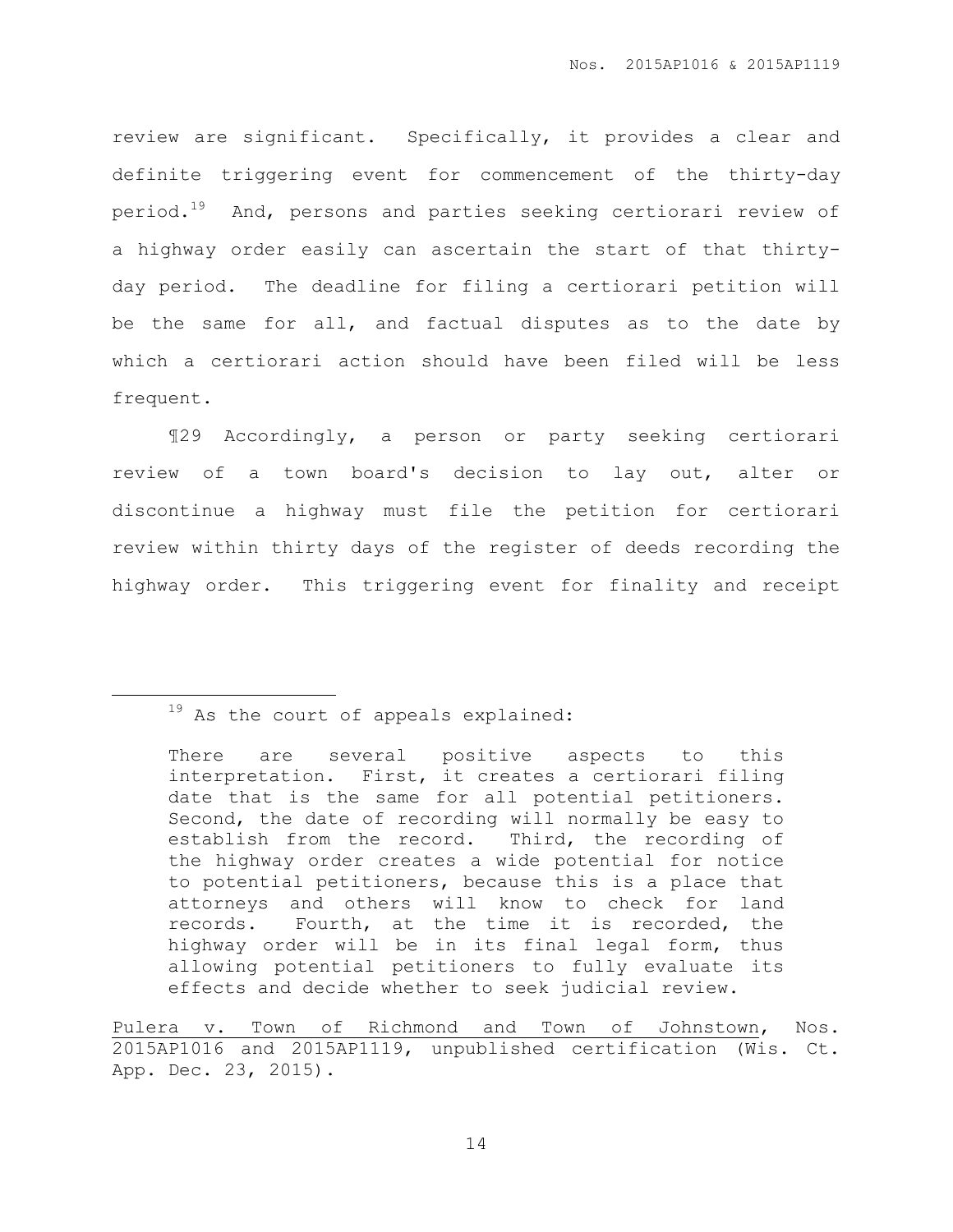of the highway order is consistent with the language and context of the relevant statutes.<sup>20</sup>

D. Circuit Court Interpretations of Wis. Stat. § 68.13

¶30 The Walworth County Circuit Court and Rock County Circuit Court each reached a different conclusion when interpreting Wis. Stat. § 68.13 in the context of this highway order. Each court's interpretation, while understandable, is ultimately, unpersuasive.

¶31 The Walworth County Circuit Court concluded that the appeal period during which a certiorari action may be filed starts when a town board votes to lay out, alter or discontinue a highway. The court concluded that "receipt of a final determination" under Wis. Stat. § 68.13(1) occurs when the town board votes. Accordingly, persons and parties would have thirty days from the board's vote laying out, altering or discontinuing a highway during which to commence a certiorari review of the town board's decision.

¶32 However, this interpretation is inconsistent with the plain language of Wis. Stat. § 68.13 and Wis. Stat. § 82.12.

 $\overline{a}$ 

 $20$  A different triggering event must apply when a town board votes not to lay out, alter or discontinue a highway. In such a case, the town will not issue a highway order, so there will be nothing to record. Also, different provisions govern finality of such a decision. See Wis. Stat. § 82.12(3) ("The determination not to issue a highway order shall be final for one year. No application to lay out, alter, or discontinue a highway shall be filed within one year from the date of a determination not to issue a highway order covering the highway or portion of the highway covered in the refused application.").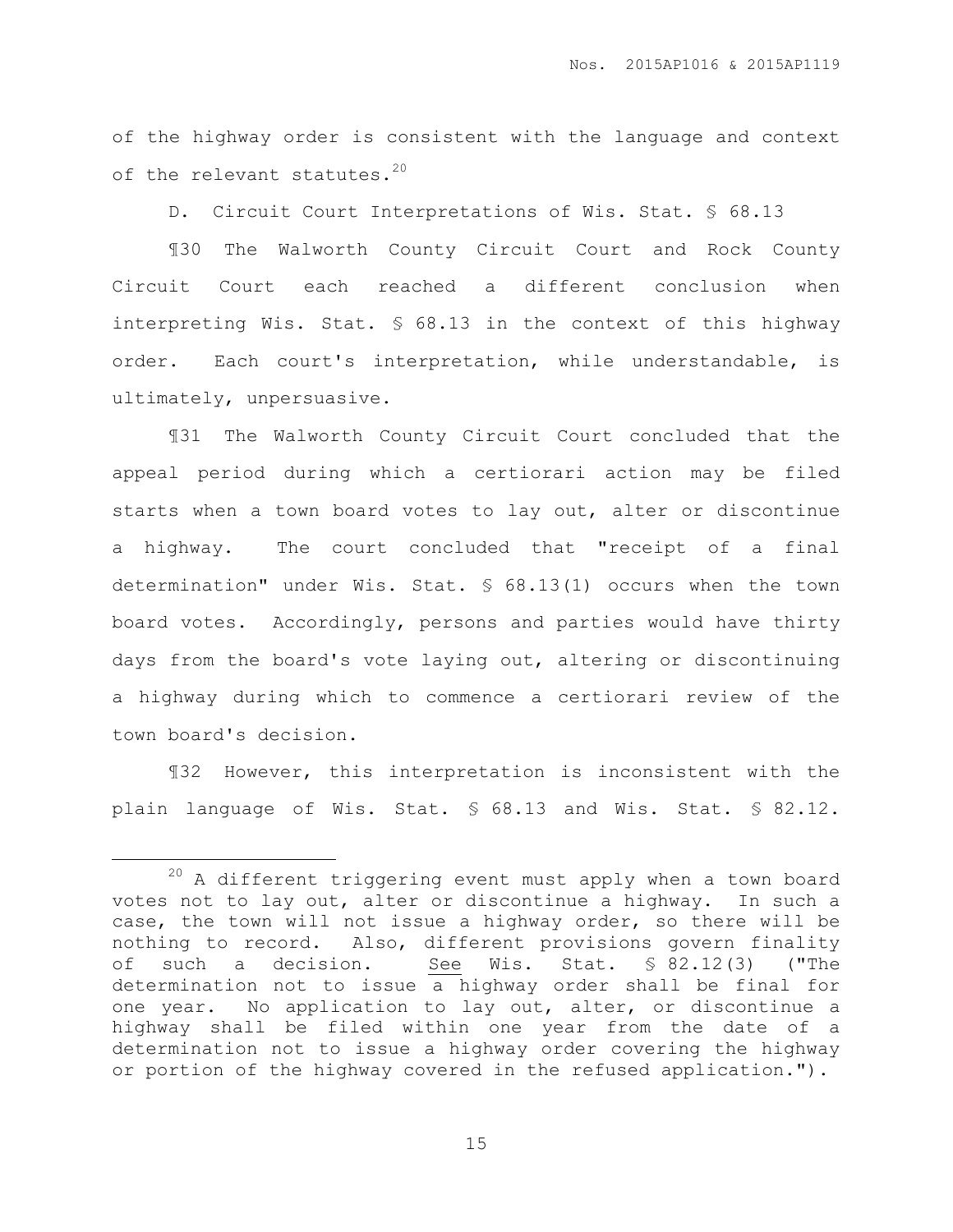The vote of a town board is not what is appealable under Wis. Stat. § 82.15. It is a highway order that is appealable. Every town board vote will not result in a highway order, e.g., when a town board votes against laying out, altering or discontinuing a highway. Wis. Stat. § 82.12(3). In addition, the circuit court's interpretation reads the word "receipt" out of § 68.13 because persons and parties are not in "receipt" of the highway order when the board votes.

¶33 Moreover, there would be significant practical difficulties with beginning the period for judicial review with a town board vote. Notably, Wis. Stat. § 82.12 does not contain a requirement that an aggrieved person or party be present at the vote. And, even though a party may be present at the board meeting where a vote is taken, there is nothing to suggest that a person who is aggrieved, but not present at the town board meeting, would have any way of receiving notice of a town board's vote. However, as discussed above, the register of deeds' recording of the highway order does provide receipt by public notice of laying out, altering or discontinuing a highway.

¶34 The Rock County Circuit Court concluded that the thirty-day period for an appeal was triggered by actual notice of the board's decision. However, this interpretation does not give effect to each word in the relevant statutes insofar as it reads the word "receipt" and "final determination" out of Wis. Stat. § 68.13(1). See Kalal, 271 Wis. 2d 633, ¶46 ("Statutory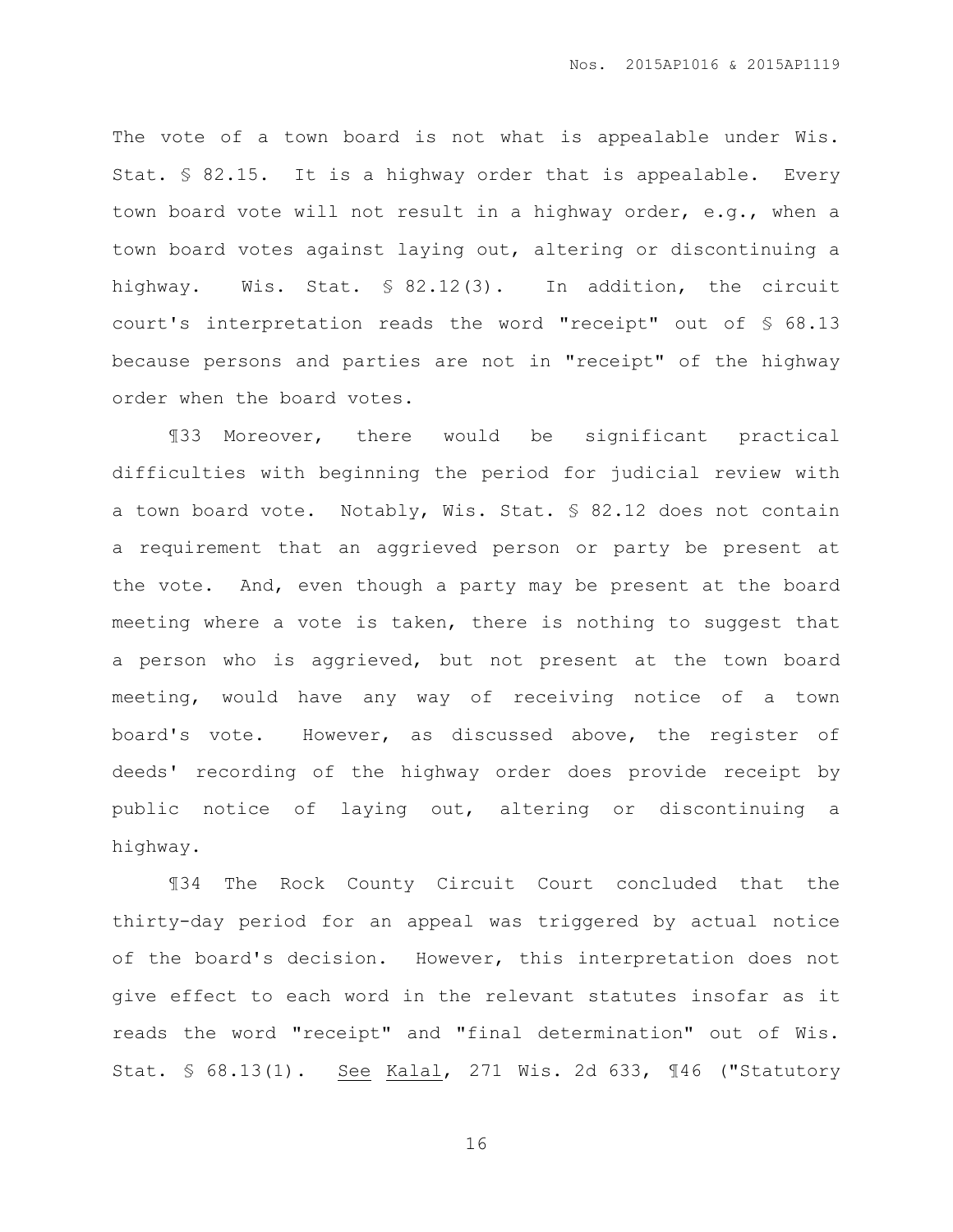language is read where possible to give reasonable effect to every word, in order to avoid surplusage." (citing Martin, 162 Wis. 2d at 894)).

¶35 A town board issues a highway order which the register of deeds records. Wis. Stat. § 82.12(2). But nothing in the statutes requires a town board to provide interested persons with a copy of the highway order. Therefore, no person or party is statutorily required to be in "receipt" of a town board's final determination other than the town clerk, the county highway commissioner and the register of deeds. Wis. Stat.  $$82.12(2)$ .

¶36 Moreover, a person or party may receive actual notice that there will be changes to the highway before the highway order is filed with the register of deeds or incorporated into the official map of the town due to filing with the town clerk. Wis. Stat. § 82.12(2) ("The highway order shall be recorded with the register of deeds for the county in which the highway is or will be located and shall be filed with the town clerk. The town clerk shall submit a certified copy of the order to the county highway commissioner. If the town has an official map, the order shall be incorporated into the official map."). Choosing alternate places in which a highway order is filed could result in inconsistent dates as triggering events for the thirty-day period during which certiorari review under Wis. Stat. § 68.13 is available.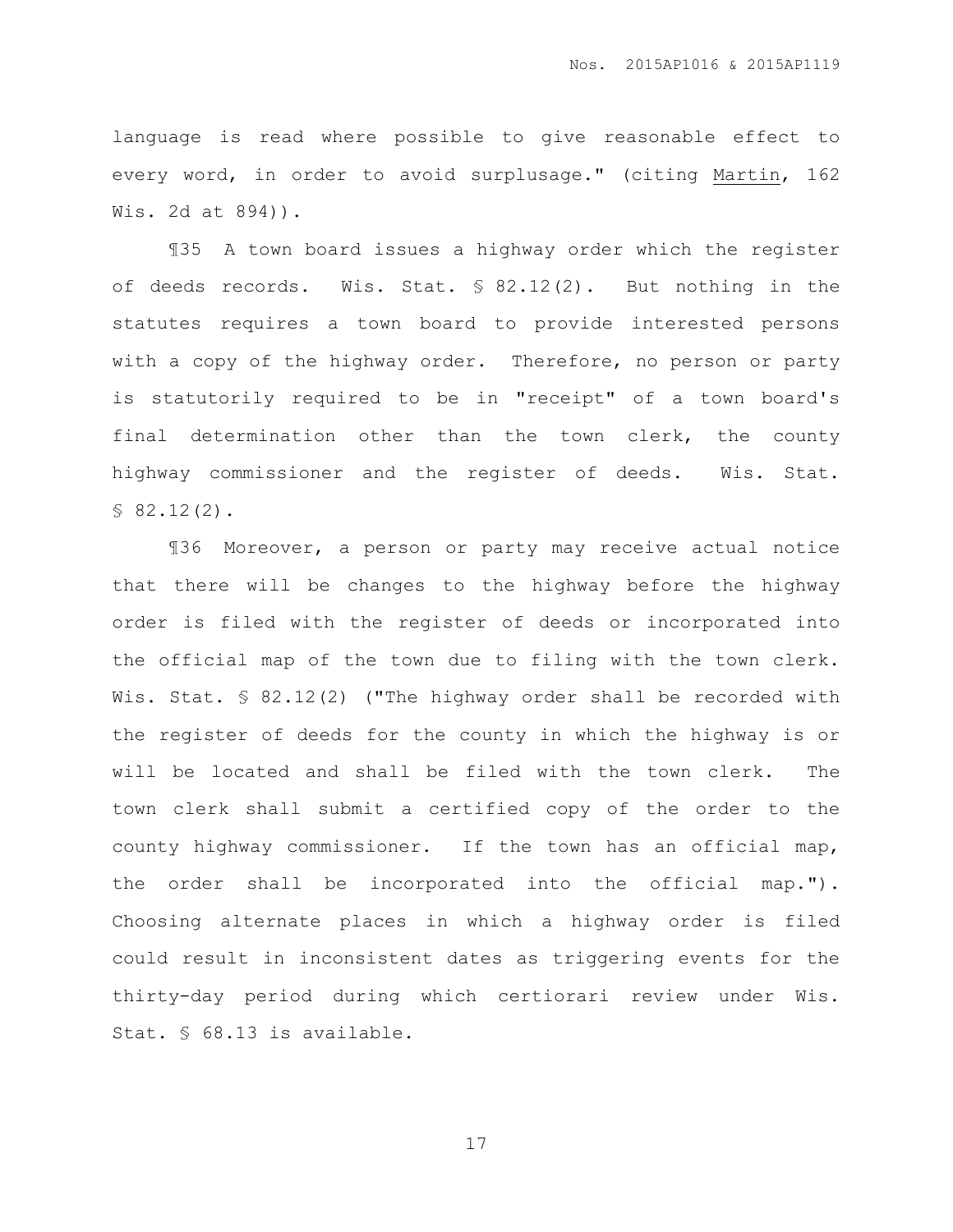¶37 Neither the Walworth County Circuit Court's nor the Rock County Circuit Court's interpretation fully comports with the language of Wis. Stat. § 68.13 in the context of Wis. Stat. § 82.15. Therefore, as explained above, we reject those interpretations and conclude that the thirty-day period during which judicial review of a highway order may be commenced starts on the date that the register of deeds records the highway order.

E. Timeliness of Pulera's Petitions

¶38 In the present case, both of Pulera's petitions were timely filed. $21$  Each petition was filed in circuit court within thirty days of the dates on which registers of deeds recorded each highway order. The Richmond Town Board's order was recorded by the Walworth County Register of Deeds on October 3, 2014. And, within the thirty-day period for filing a certiorari action, on November 3, 2014, Pulera filed a petition for certiorari review of the highway order in Walworth County Circuit Court.<sup>22</sup>

 $\overline{a}$ 

 $21$  We assume without deciding that Pulera was aggrieved by the highway orders.

 $22$  Although the action was filed 31 days after October 3, 2014, it falls within the thirty-day filing deadline because the thirtieth day, November 2, 2014, was a Sunday. See Wis. Stat. § 801.15(1)(b) ("Notwithstanding ss. 985.09 and 990.001(4), in computing any period of time prescribed or allowed by chs. 801 to 847, by any other statute governing actions and special proceedings, or by order of court, the day of the act, event or default from which the designated period of time begins to run shall not be included. The last day of the period so computed shall be included, unless it is a day the clerk of courts office (continued)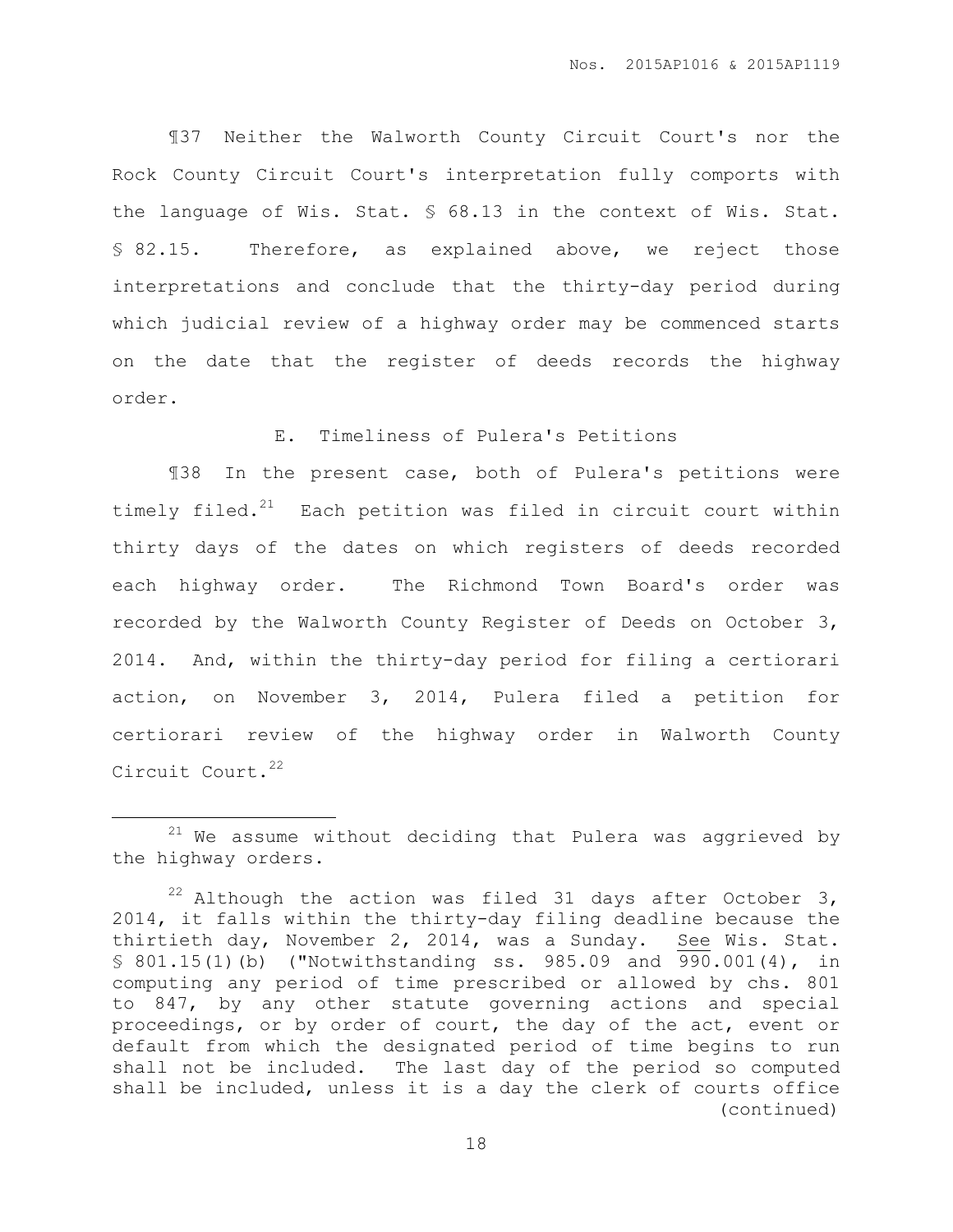¶39 Likewise, Pulera's petition for certiorari review in Rock County Circuit Court was timely filed. The register of deeds recorded the Town of Johnstown's highway order on November 3, 2014, and Pulera timely filed a petition for certiorari review in Rock County Circuit Court on December 1, 2014.

#### III. CONCLUSION

¶40 Accordingly, we conclude that the thirty-day period during which certiorari review is available for a town board's highway order to lay out, alter or discontinue a highway begins to run on the date that the highway order is recorded by the register of deeds. This interpretation best comports with the language and structure of Wis. Stat. § 68.13 and Wis. Stat. § 82.15. And, in addition, it provides aggrieved persons and parties a date certain for commencement of the thirty-day period during which judicial review of a highway order is available.

¶41 Pulera's petitions were filed within thirty days of the dates on which the highway orders were recorded by the registers of deeds. Accordingly, we reverse the circuit courts' orders granting the town boards' motion to dismiss Pulera's petitions and remand for certiorari review in either Walworth County Circuit Court and Rock County Circuit Court, as the parties may agree.

 $\overline{a}$ 

is closed.").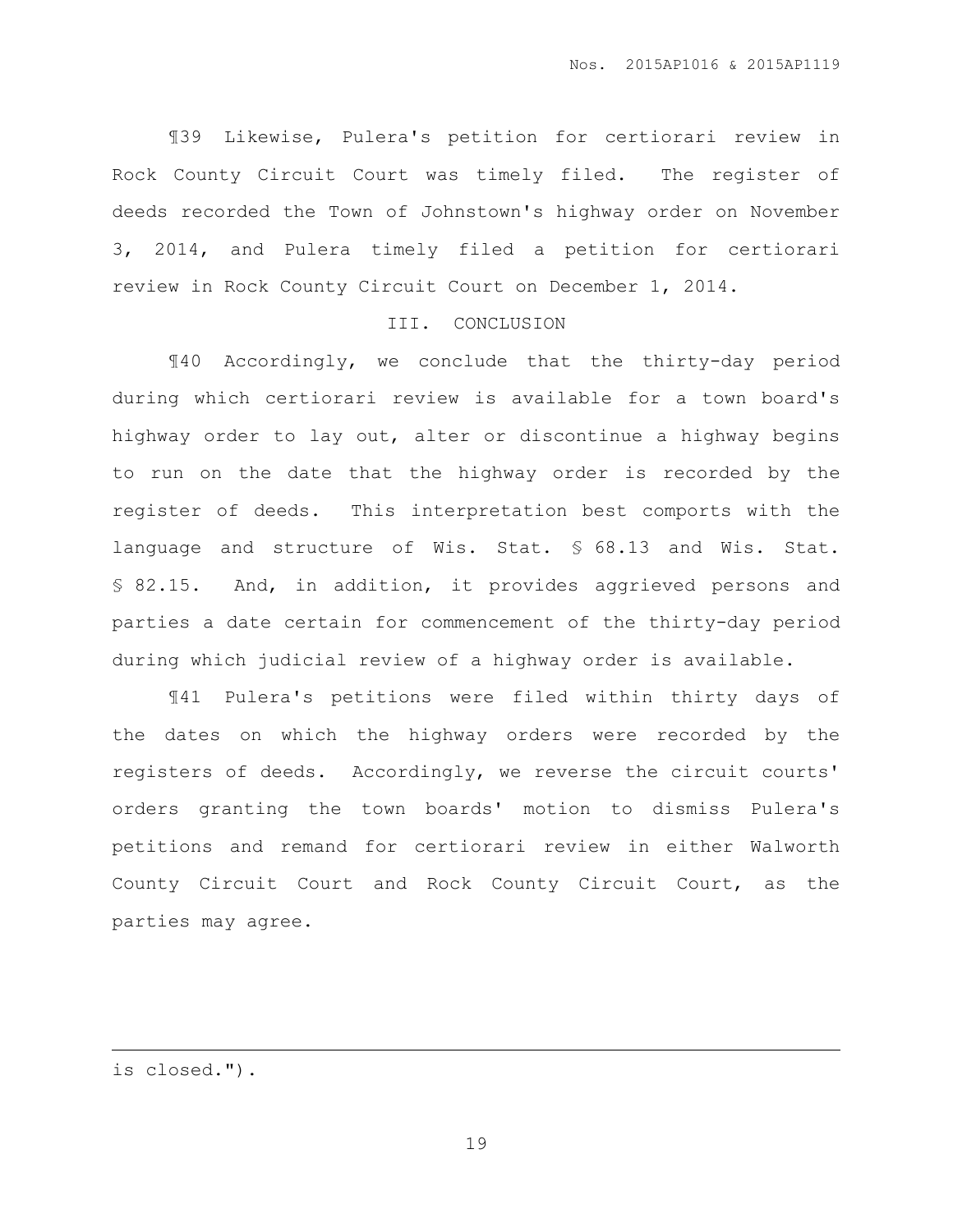*By the Court.*—The orders of the circuit courts are reversed and the cause is remanded. $^{23}$ 

¶42 DANIEL KELLY, J., did not participate.

 $\overline{a}$ 

 $^{23}$  Justice Annette Kingsland Ziegler and Justice Michael J. Gableman join this opinion. Justice Rebecca Grassl Bradley joins only the mandate of reversal.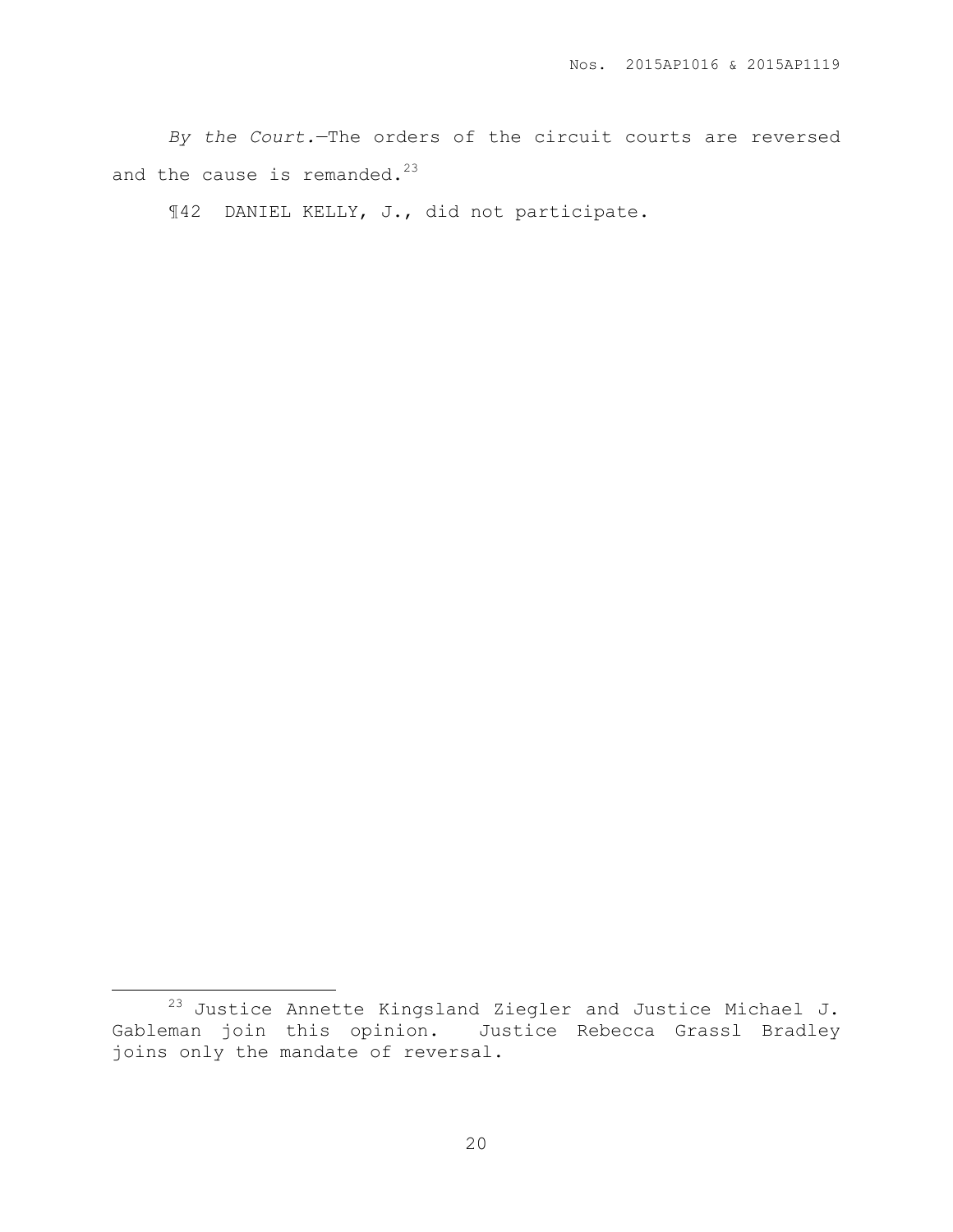¶43 REBECCA GRASSL BRADLEY, J. *(concurring).* I join the mandate of the lead opinion reversing the circuit courts' orders and remanding for certiorari review, but I cannot join its reasoning. The legislature imposes upon this court the hopeless task of reconciling Wis. Stat. § 82.15——which permits a person aggrieved by a highway order or a refusal to issue one to seek judicial review under Wis. Stat. § 68.13(1)-with the language of § 68.13, which allows "[a]ny party to a proceeding resulting in a final determination," to seek certiorari review "within 30 days of receipt of the final determination." Here, Pulera was not a "party to a proceeding," there was no set process for sending her (or anyone else) a "final determination," and no procedure assured any person's "receipt" of the final determination. Faced with this conundrum, the lead opinion creates its own procedure governing the deadline for filing a petition for certiorari following the issuance of a highway order. Although the lead opinion attempts to make the language of the statute fit these circumstances, I cannot join its statutory analysis. As the court of appeals explained in its certification to this court, the statutory language enacted by the legislature has "little connection to the highway order process" and lacks any "useful guidance." It is not this court's job to make up the law, but the lead opinion does so because the legislature unmindfully incorporated the statutory language governing municipal administrative appeals (§ 68.13) into the statute governing appeals over highway orders (§ 82.15) where it simply does not fit.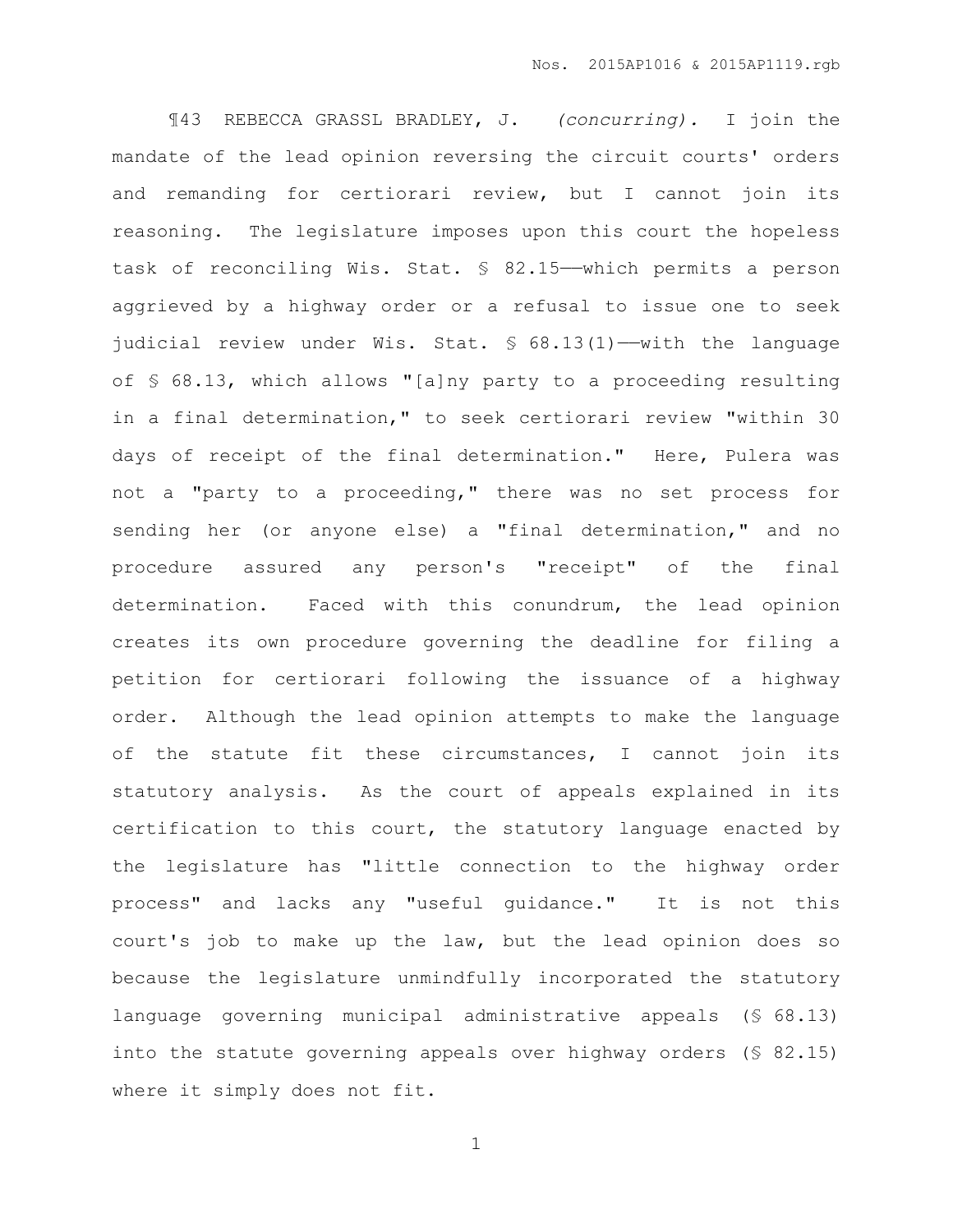¶44 Nonetheless, I join the lead opinion in reversing and remanding because I conclude Pulera's petition is not untimely. None of the three proposed trigger dates work, and Pulera did not receive a "final determination" because the notice she received did not include the map the statute dictates must be included in order to be a "highway order."<sup>1</sup> The time period for certiorari review would not expire until 30 days after Pulera received the "final determination"——that is, a highway order containing the requisite scale map. I would not create the bright-line rule set forth in the lead opinion, but I agree with the mandate. Accordingly, I respectfully concur.

¶45 I write separately for three reasons: (1) to urge the legislature to enact a statute specifically governing appeals challenging the issuance of and refusal to issue highway orders; (2) to question whether Pulera was "aggrieved" by the Towns' highway orders or whether Pulera was instead aggrieved by Rock County's alteration of the intersection before the highway orders were issued and recorded with the register of deeds; and (3) to highlight Rock County's apparent disregard for Chapter 82 by reconstructing the roads before obtaining the statutorilyrequired highway orders.

 $\overline{a}$ 

<sup>1</sup> A "highway order" must include "a legal description of what the order intends to accomplish and a scale map of the land affected by the order." Wis. Stat. § 82.01(3). Requiring the inclusion of a scale map necessitates a written and not an oral order.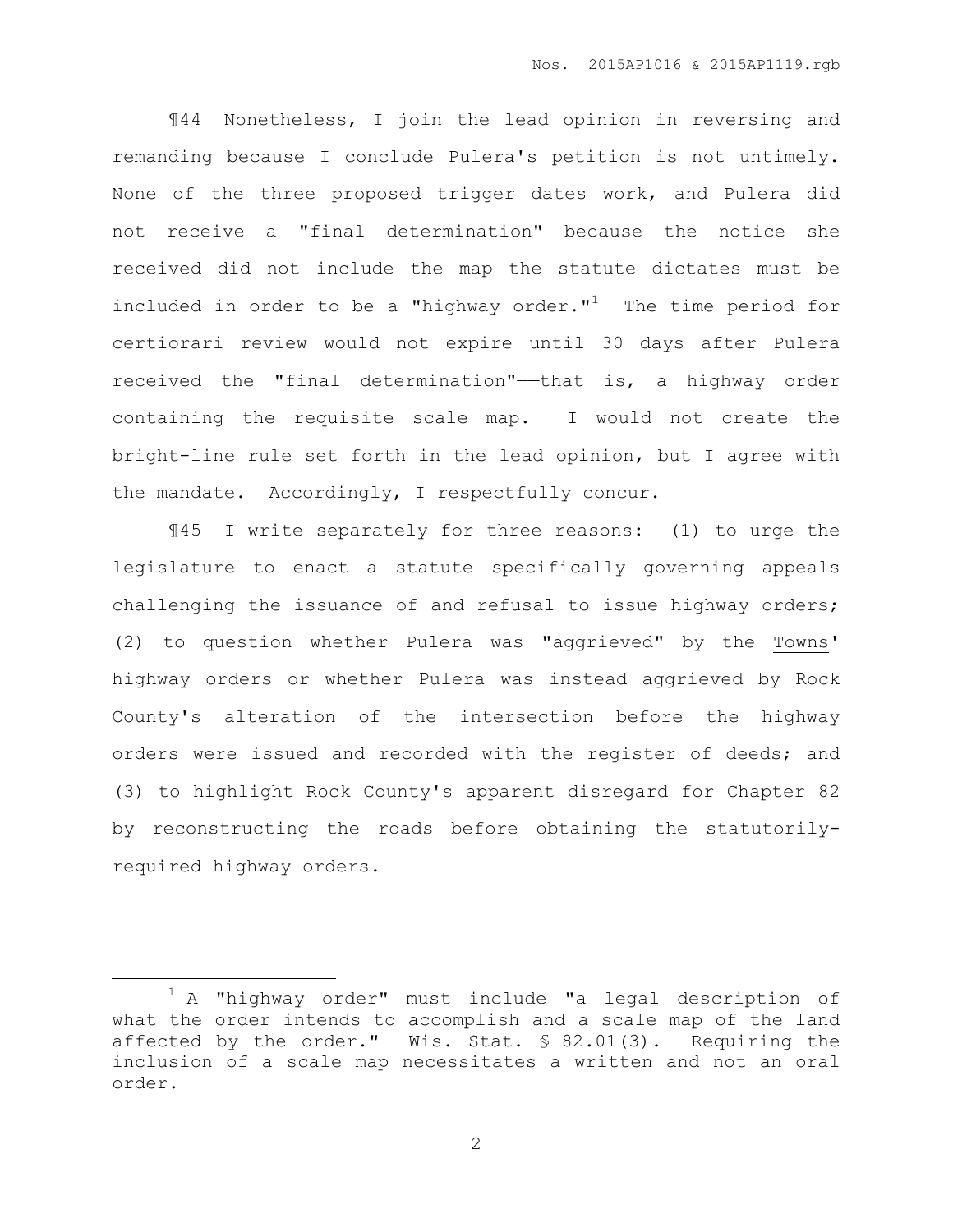I

¶46 In 2011, this court decided Dawson v. Town of Jackson, 2011 WI 77, 336 Wis. 2d 318, 801 N.W.2d 316, which described the lack of clarity in Wis. Stat. § 68.13(1) regarding highway orders: "The phrase 'receipt of a final determination' is not clear in the context of a highway order." See Dawson, 336 Wis. 2d 318, 166 n.5. In Dawson, which involved a town's decision to deny a request for a highway order, this court surmised that the 30-day time limit might be triggered by either the date the town votes to "grant or deny" a request involving a highway order or "the date that a notice of that determination is received by an applicant, if a notice is sent." Id. (emphasis added). This court resolved Dawson without deciding the trigger date for the 30-day time limit because, no matter what trigger date applied, Dawson did not meet the 30-day deadline. Id.

¶47 Six years later, this court is called upon again to apply the incongruous words the statutes say control an appeal of a highway order. Read together, the statutes are so unclear that the two circuit courts deciding Pulera's petitions applied different trigger dates. The Walworth County Circuit Court dismissed Pulera's petition as untimely by using the date the Town voted to issue the highway order because Pulera attended the meeting. In contrast, the Rock County Circuit Court dismissed Pulera's petition as untimely because she did not file it within 30 days of receiving "actual" notice of the not-yetrecorded highway order.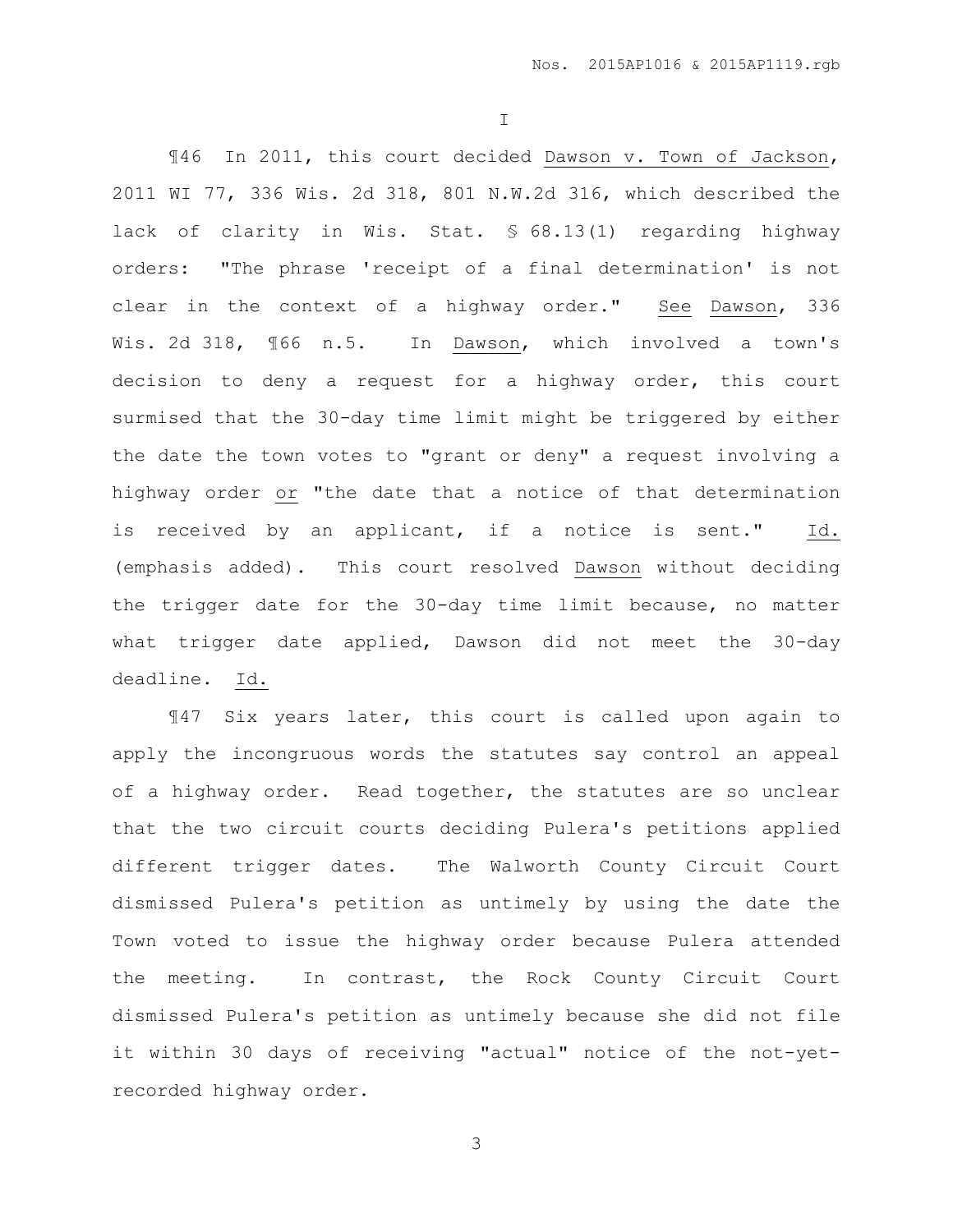¶48 As the court of appeals explained, both interpretations are problematic. Using the town vote as the trigger date ignores the "receipt" language of the statute, disregards the statutory definition of "highway order," and would give notice only to persons in attendance. Using receipt of the unrecorded highway order is problematic because the statutes do not contemplate sending an aggrieved person a copy of the highway order. A receipt-based trigger date could also vary from person to person, depending on when each aggrieved person requested and received the highway order. In the present case, Pulera received the highway orders only because she asked each Town to send them, and what she received did not constitute statutorily-compliant highway orders because they did not include maps.

¶49 Pulera suggests a third possible trigger date: the date the highway orders are recorded with the register of deeds. She argues that recording signifies a final determination and provides a date certain that will be the same for any person aggrieved. The lead opinion adopts Pulera's approach and decides the trigger date is the date the highway order is filed with the register of deeds. Although this resolution may sound reasonable, it does not come from the language of the statute the legislature tells us to apply.

¶50 My analysis focuses on the text of the statute: "Any party to a proceeding resulting in a final determination may seek review thereof by certiorari within 30 days of receipt of the final determination." Wis. Stat. § 68.13(1). "Receipt" is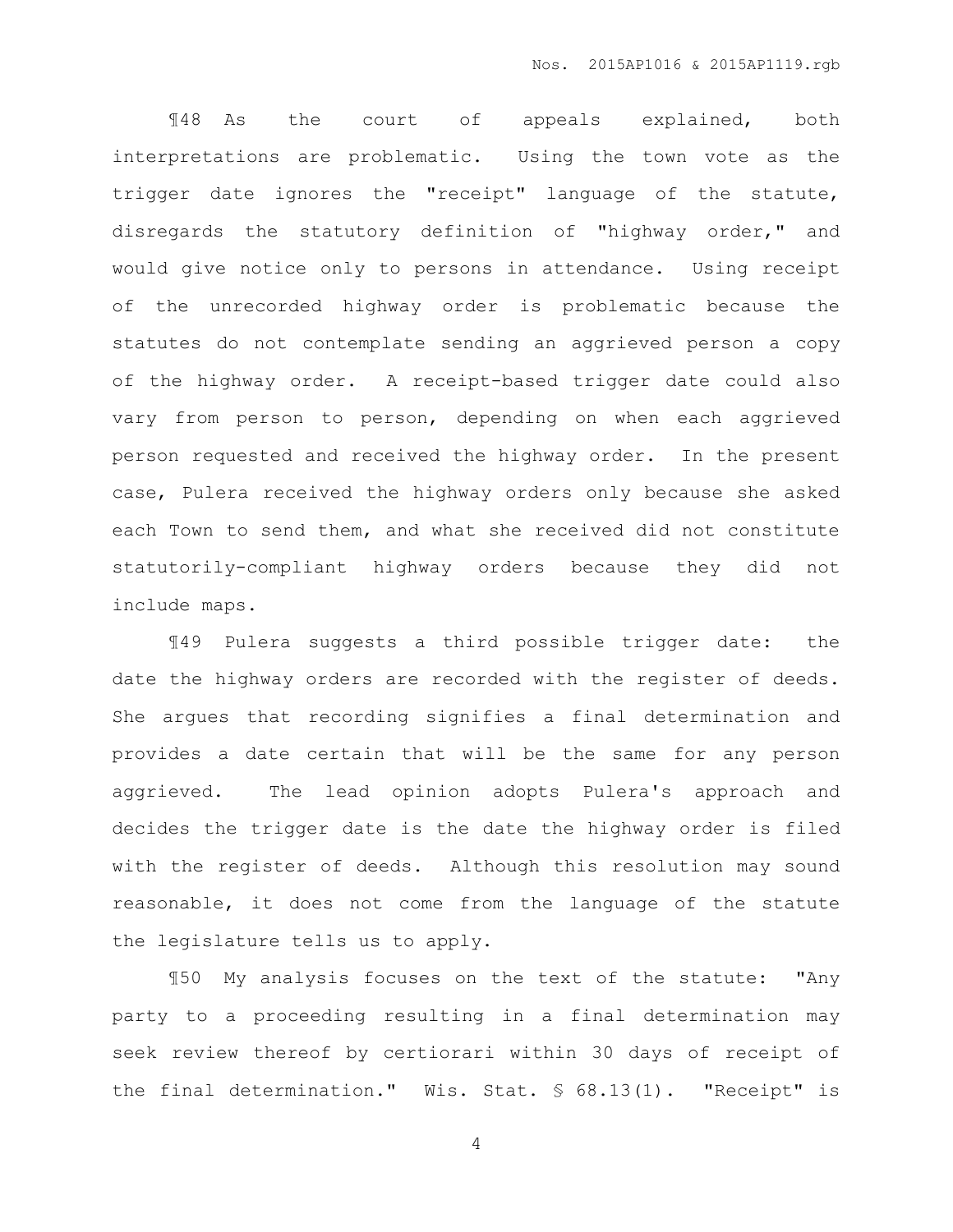not defined in the statute, but according to Black's Law Dictionary it means "[t]he act of receiving something" or "[a] written acknowledgement that something has been received." Receipt, Black's Law Dictionary (10th ed. 2014). A non-legal dictionary similarly defines "receipt" as "[t]he act of receiving" or "[a] written acknowledgment that a specified article . . . has been received." Receipt, American Heritage Dictionary (5th ed. 2011). The statutory language says the 30 days begin to run on the date the person is in "receipt of the final determination." How can a person be deemed in receipt of the final determination at the time the highway order is recorded at the register of deeds? The register of deeds is certainly in "receipt" when the document is recorded, but under the plain meaning of "receipt" no aggrieved person could be in "receipt" by virtue of such recording. How could an aggrieved person know the highway order has been recorded? Would this require an aggrieved person to check the register of deeds daily after the town vote? Here, Rock and Walworth Counties each recorded the highway order at the respective register of deeds on different dates: Rock recorded its highway order 55 days after the joint town meeting, and Walworth recorded its highway order 24 days after the joint town meeting. So, should the lead opinion's bright-line rule run 30 days from the first recording or 30 days from the last recording? Would this interpretation be subject to a discovery rule, making "receipt" the date the aggrieved person discovers or should have discovered the highway order has been recorded? Whatever "receipt" means in the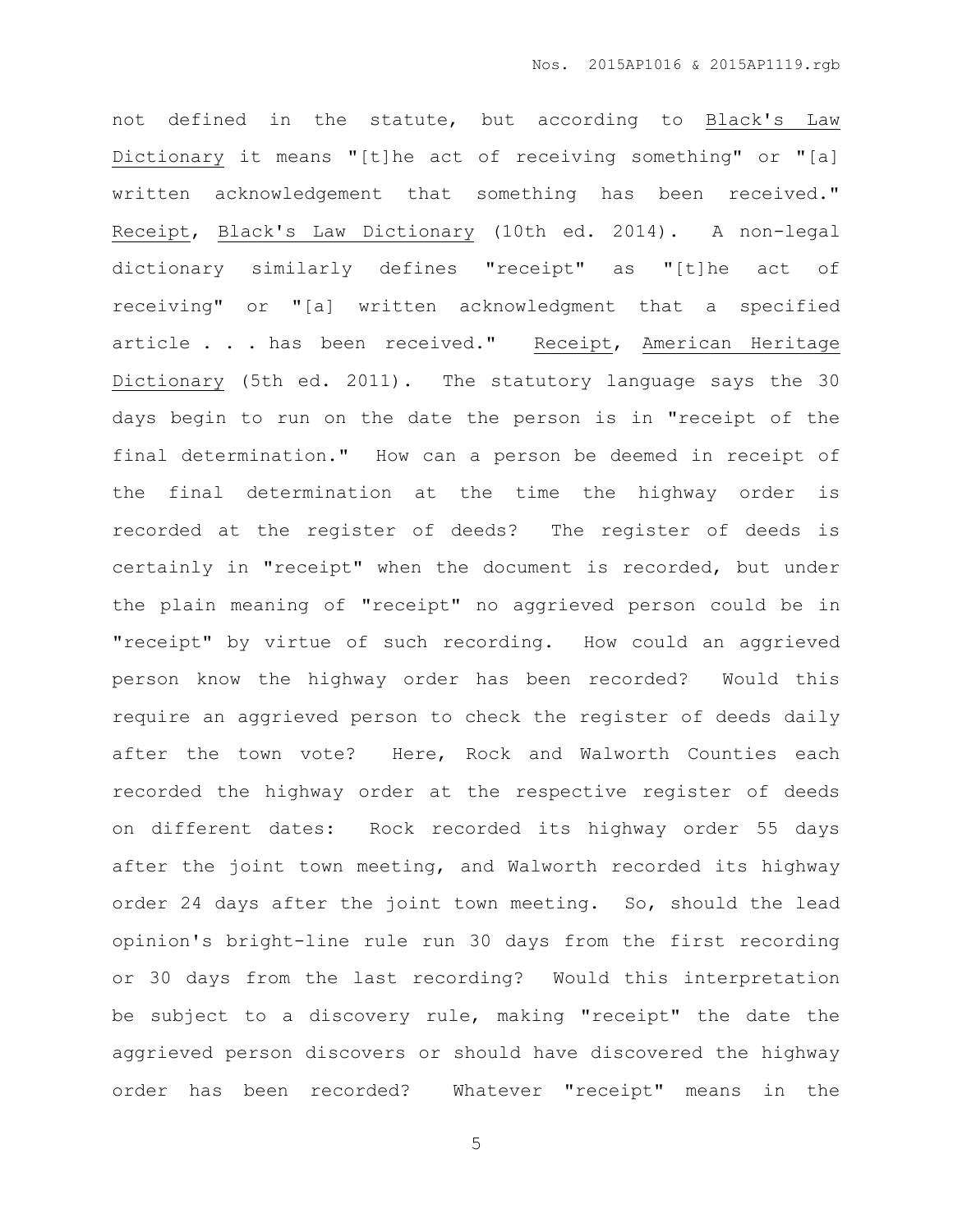statute, the general recording of a document at the register of deeds cannot possibly constitute receipt by any person aggrieved by a highway order. If this is what the legislature had in mind it could have plainly said so.

¶51 The legislature has been on notice for at least six years (since this court decided Dawson) that the statutory language it tells us to apply in highway order cases does not work, and I write to urge the legislature to enact a statute outlining timeframes for appealing the issuance of a highway order as well as the denial of a highway order. Perhaps the legislature will adopt the trigger date the lead opinion suggests, but the legislature rather than this court should choose. If the legislature selects the date of recording at the register of deeds for issued orders, it must enact a separate trigger date for cases where the town board refuses to issue a highway order, because refusals do not require a recording at the register of deeds. Clarity in this area of the law is needed, and I respectfully urge the legislature to promptly address it.

#### II

¶52 As a foundational matter, I question whether Pulera was aggrieved by the Towns' retroactive highway orders or whether Pulera was instead aggrieved by Rock County's act of altering the intersection before the Towns issued highway orders and recorded them with the register of deeds. Wisconsin Stat. § 68.06 defines a "person aggrieved" as "any individual . . . whose rights, duties or privileges are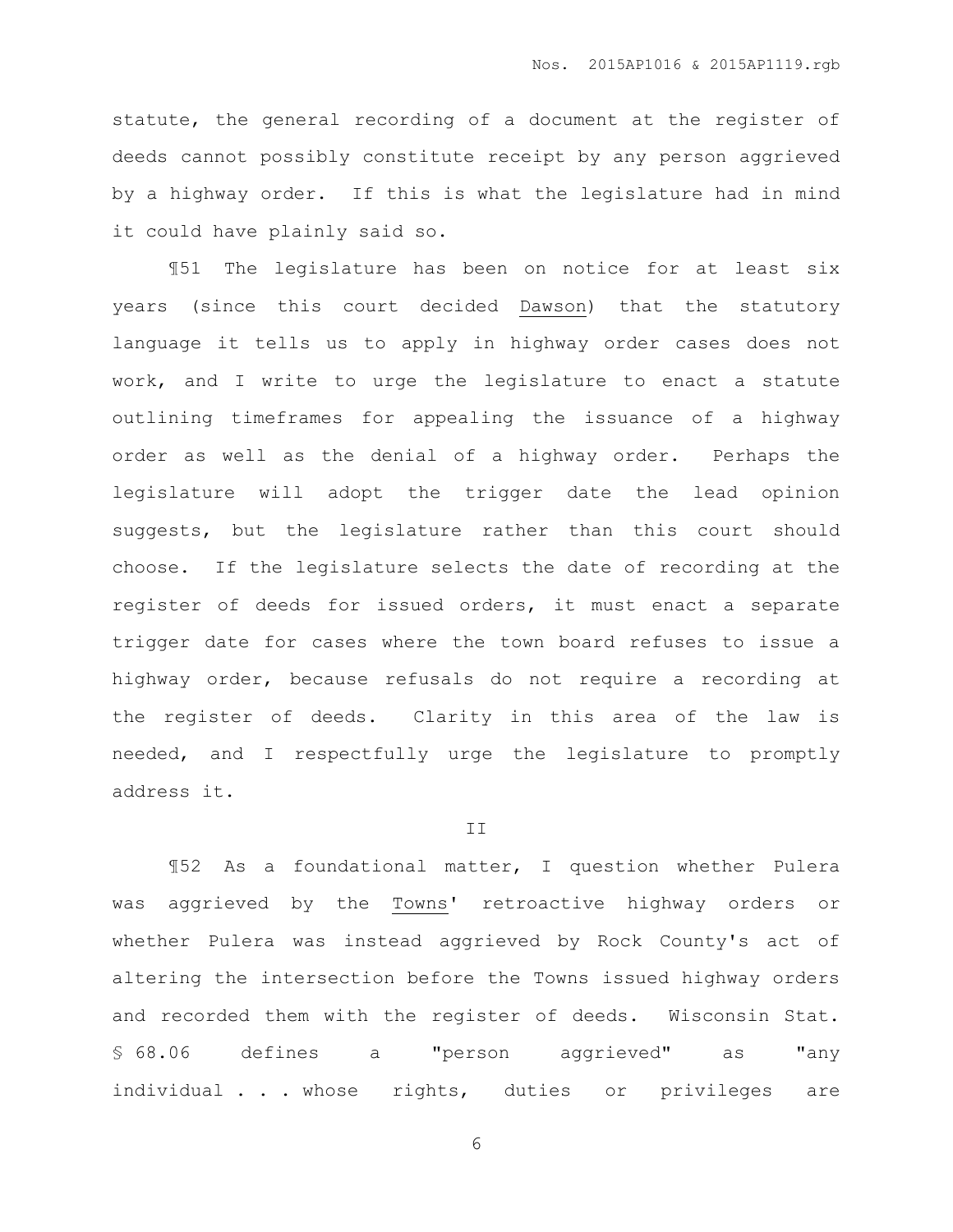adversely affected by a determination of a municipal authority."<sup>2</sup> By the time the Towns voted to issue the highway orders, the construction project altering the intersection was done. How can these hollow highway orders have aggrieved anyone? The orders were an after-the-fact formality to dot the i's and cross the t's. The highway orders were not the official approval permitting the project to begin; they were ostensibly a way to legitimize what had already been finished a year earlier.

¶53 Pulera complains that she was adversely affected by the alteration of the intersection. It appears to me her grievance lies with Rock County, which altered an intersection and discontinued two existing roads without the requisite highway orders. $3$  She was not aggrieved by the issuance of

 $\overline{a}$ 

 $2^2$  Note that Wis. Stat. § 68.01 provides:

Any person having a substantial interest which is adversely affected by an administrative determination of a governing body, board, commission, committee, agency, officer or employee of a municipality or agent acting on behalf of a municipality as set forth in 68.02, may have such determination reviewed as provided in this chapter.

<sup>&</sup>lt;sup>3</sup> I acknowledge that Pulera attempted to challenge the Rock County Board of Supervisors' reversal of its decision precluding the proposed redesign of the intersection, and that her petition seeking judicial review was dismissed on the ground that the County's action was not reviewable because it was a "legislative enactment," see Wis. Stat. § 68.03(1), and because Wis. Stat. § 82.01(6) applies only to cities, villages, and towns. See Pulera v. Coopman, No. 2013AP322, unpublished slip op. (Wis. Ct. App. Nov. 13, 2013). In that case it appears, however, that Pulera only sought review of the Rock County Board of Supervisor's reversal of its initial decision to leave the intersection as it was. That suit did not challenge Rock County's or the Rock County Highway Department's physical alteration of the intersection without any apparent fulfillment (continued)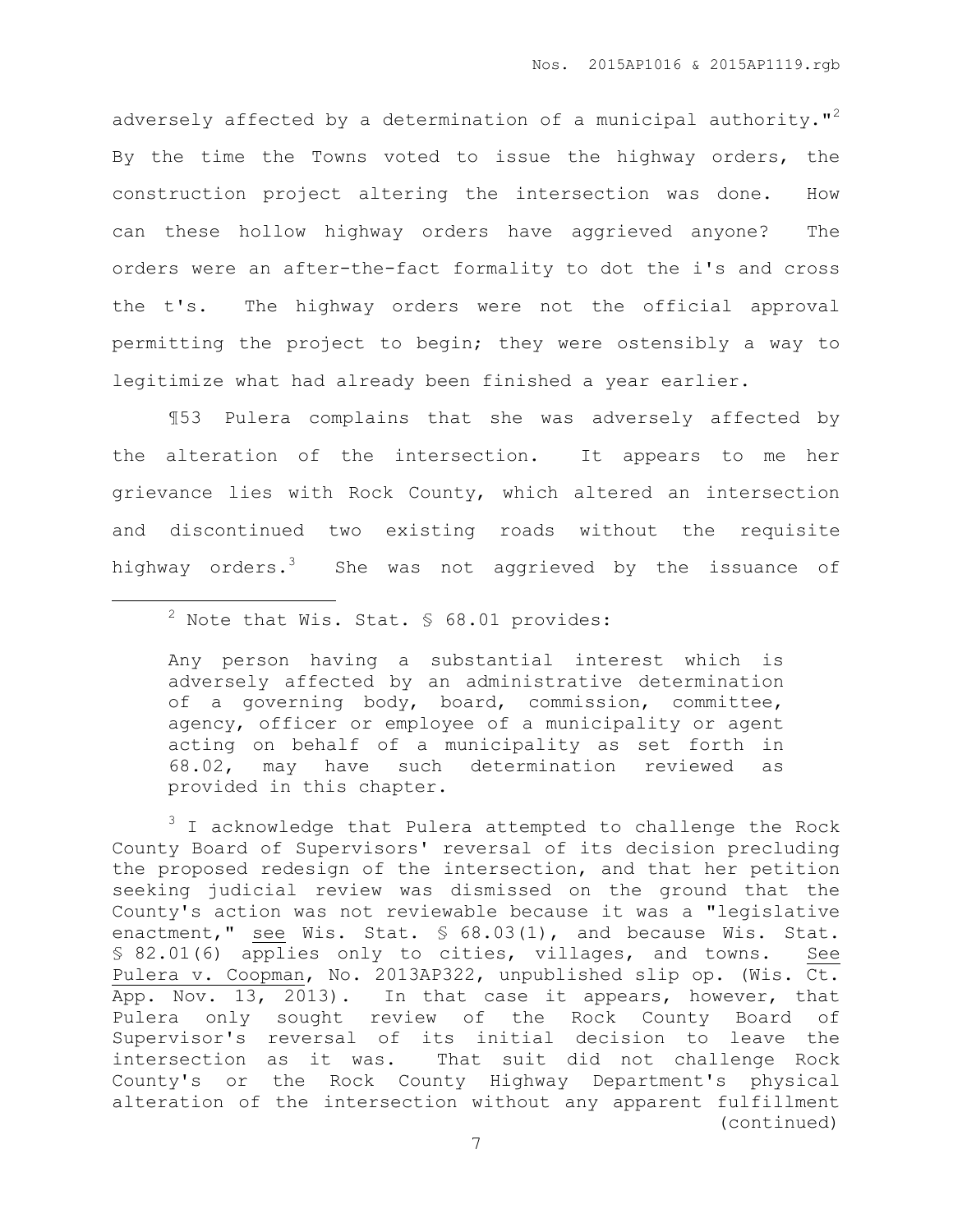paperwork that obviously had no effect on a completed construction project.

## **III**

¶54 A related issue lurks beneath the surface of this case but neither party raised it: did the Rock County Highway Department violate the law by altering an intersection and discontinuing town roads without first obtaining the statutorily-required highway order? The record is limited as to why the Rock County Highway Department ignored the statutorilyrequired procedures set forth in Wis. Stat. ch. 82, "Town Highways."

¶55 Some facts are not in dispute. The intersection at County Highway M and North County Line Road was changed. Town roads were eliminated. North County Line Road runs along the border with Rock County on one side and Walworth County on the other. Construction began in June 2012 and was completed by August 2013.

¶56 Wisconsin Stat. §§ 82.10-.12 set forth the procedures controlling such construction. Sections 82.10(1) and (2)

 $\overline{a}$ 

of the procedural requirements of Wis. Stat. § 82.21(1)(b), which provides that "[t]he procedure to lay out, alter, or discontinue a highway on the line between a town and another town . . . shall begin only when . . . in each affected municipality . . . [t]he town board, city council, or village board introduces a resolution to lay out, alter, or discontinue a town line highway." (Emphasis added.) Although a county board has broad discretion in addressing highway construction projects under Wis. Stat. § 83.03(1), this intersection involved town roads. When town roads are involved, the county must comply with the law set forth in Wis. Stat. ch. 82.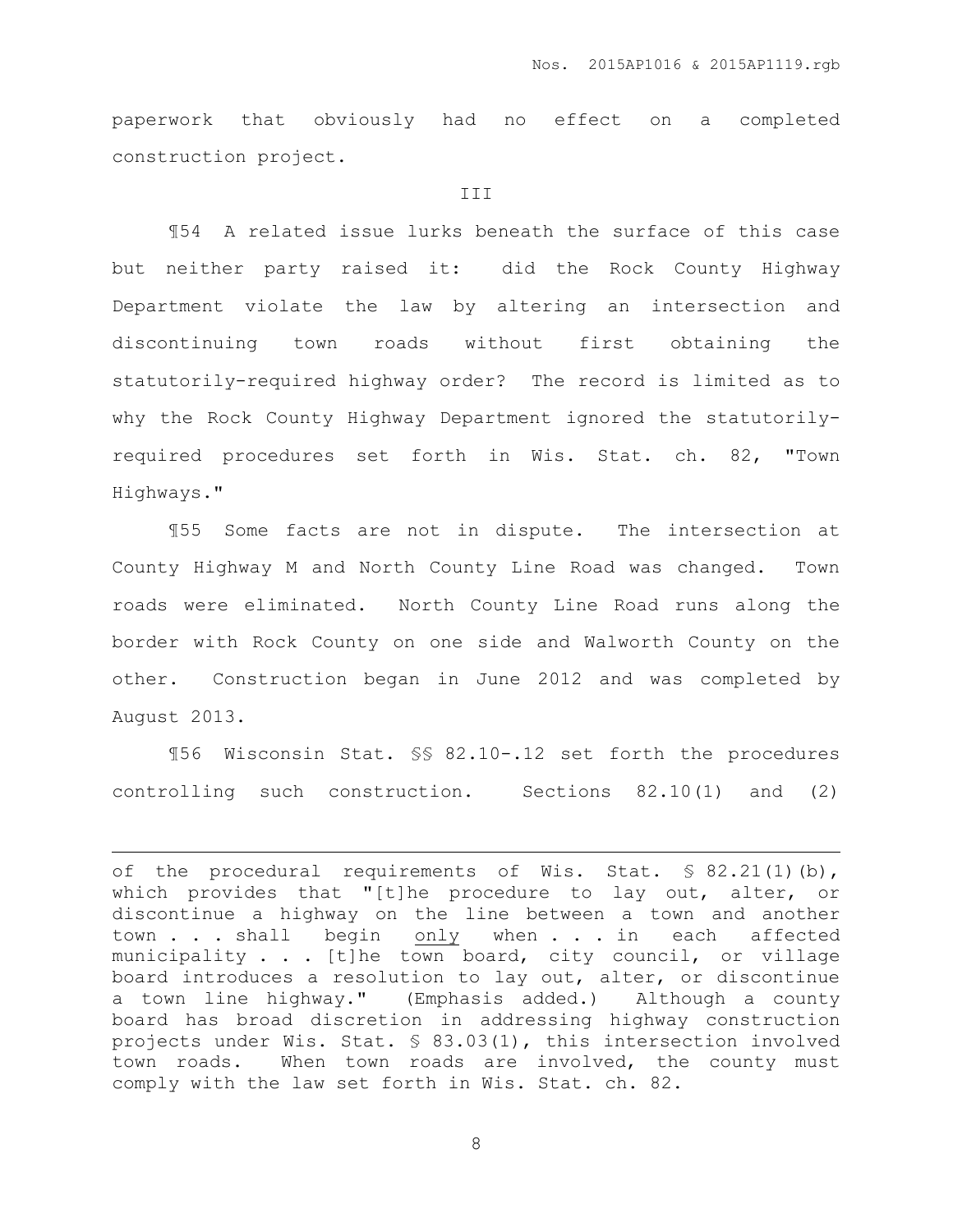identify who can initiate the process and the documents required to do so. Sections 82.10(3) and (4) provide notice requirements and specify who must receive notice. Section 82.11 requires the town board to "personally examine the highway or proposed highway" and "hold a public hearing to decide, in its discretion, whether granting the application or resolution is in the public interest." Section 82.12 describes the time the town board has to decide whether to issue or not issue the highway order, as well as the recording requirements if a highway order is issued.

¶57 Rock County did not follow the statutory process before beginning or completing construction. The County began construction before getting highway orders from either Town. When the Town Board of Richmond sent a letter to the Rock County Highway Department explaining it unanimously voted to leave the intersection as is, it was ignored. The position of the Town Board of Johnstown is not as apparent. What is clear is that neither Town issued highway orders until after construction was completed in August 2013. The statutorily-required highway orders were issued only after the Richmond Town Board and the Johnstown Town Board held a joint meeting on September 9, 2014. The Richmond Town Board recorded its highway order approving the new intersection on October 3, 2014. The Johnstown Town Board recorded its highway order approving the new intersection on November 3, 2014. From this record, it appears that the Rock County Highway Department did not follow the statutory procedures in Wis. Stat. ch. 82, performed the construction in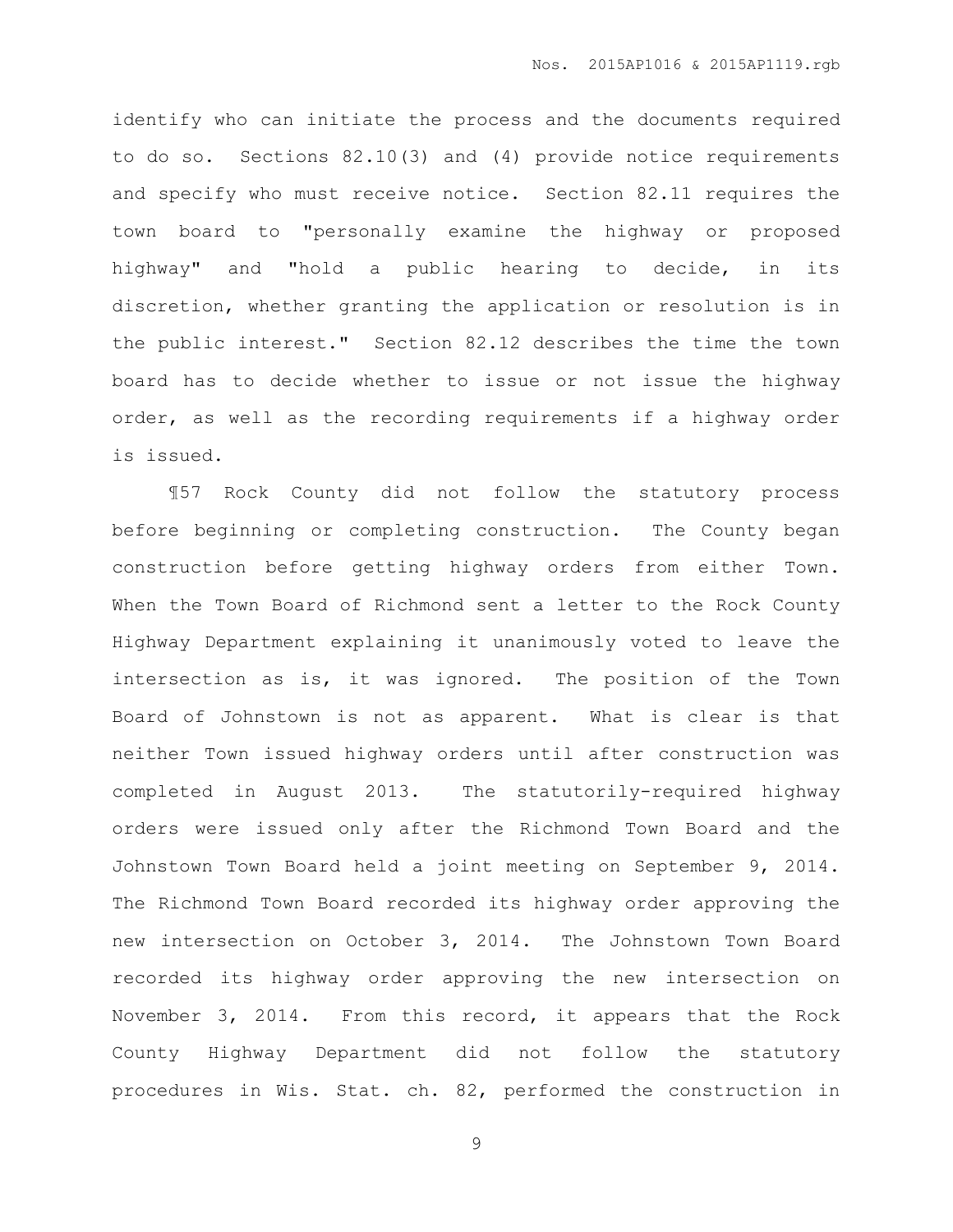violation of the law, and thereby forced the Towns' issuance of highway orders.

¶58 Laws are not written to be ignored. People who live and work in these towns travel these roads and are affected by the layout of town highways. The legislature has determined that when town highways are "laid out, altered, or discontinued" certain procedures affording notice and due process to those most affected must be followed. The Rock County Highway Department apparently decided these laws did not apply. Regardless of whether there are facts not in this record to explain Rock County's actions, all county highway departments changing a town's highways should take care to follow the basic procedures and law set forth in Wis. Stat. ch. 82. Failure to follow these procedures deprives people who are adversely affected by the decisions of their governing bodies of any meaningful recourse.

¶59 For these reasons, I respectfully concur.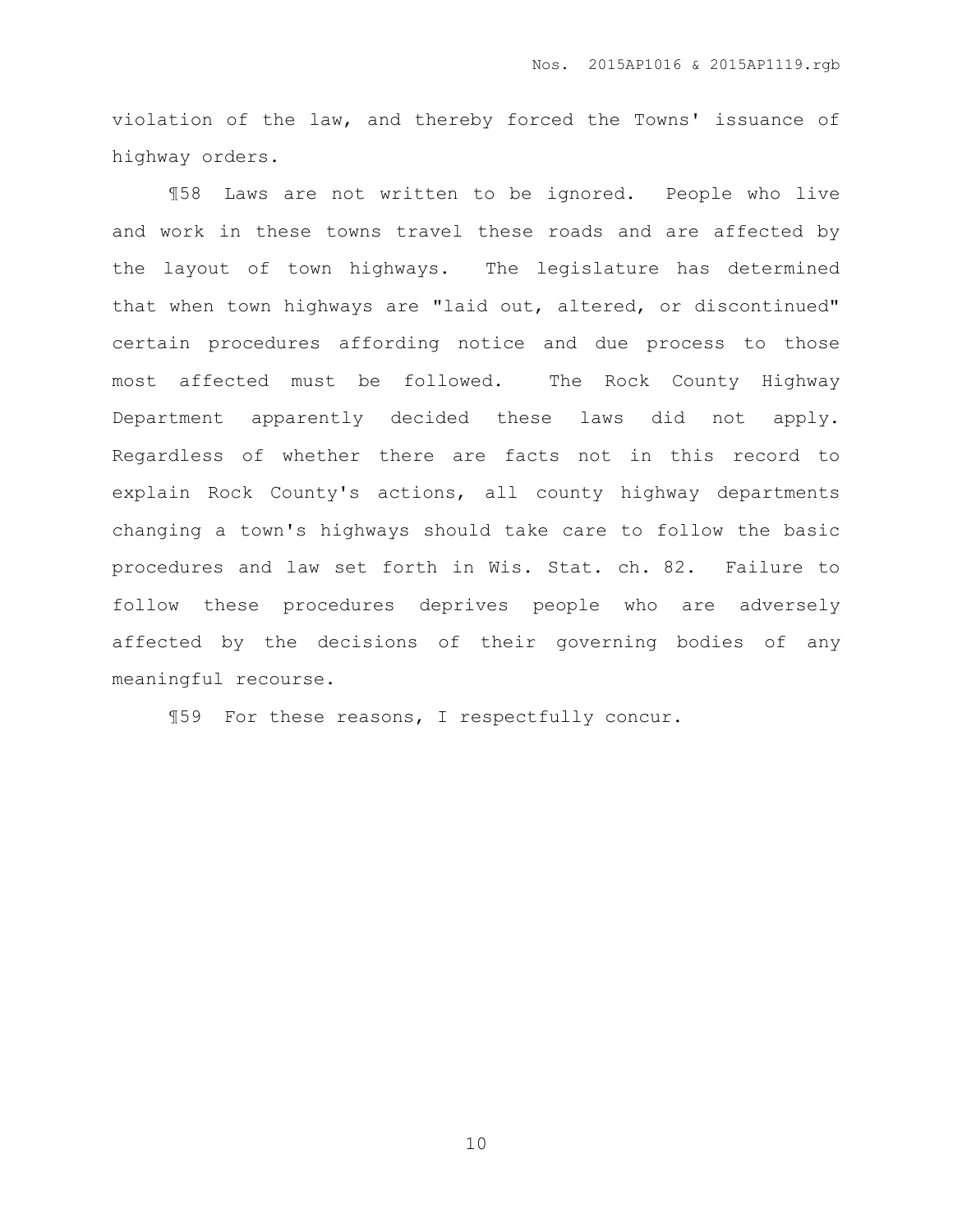¶60 ANN WALSH BRADLEY, J. *(dissenting).* We are asked to determine what event triggers the thirty-day deadline for filing a certiorari petition for judicial review of a town highway order. Specifically, we are tasked with interpreting the terms of Wis. Stat. § 68.13(1) (providing for certiorari review) in conjunction with the terms of Wis. Stat. § 82.15 (governing appeals of highway orders).

¶61 There are several areas of intrinsic disconnect between these statutory provisions that cannot be easily and forthrightly reconciled. We have previously brought our concerns about these statutes to the attention of the legislature and do so again here.<sup>1</sup> Accordingly, there is no clear answer as to when the certiorari filing deadline for judicial review of a town highway order begins to run.

¶62 Given this conundrum, we are asked to discern whether either of the interpretations advanced by the parties provide a workable solution under the statutes as they are currently written. The petitioner, Margaret Pulera, argues that the triggering event is the recording with the register of deeds of a highway order adopting a proposed change. The respondents, Towns of Richmond and Johnstown, counter that the triggering event is the date of a publicly noticed hearing at which the town board votes to grant or deny a highway order.

 $\overline{a}$ 

See Dawson v. Town of Jackson, 2011 WI 77, 336 Wis. 2d 318, 801 N.W.2d 316.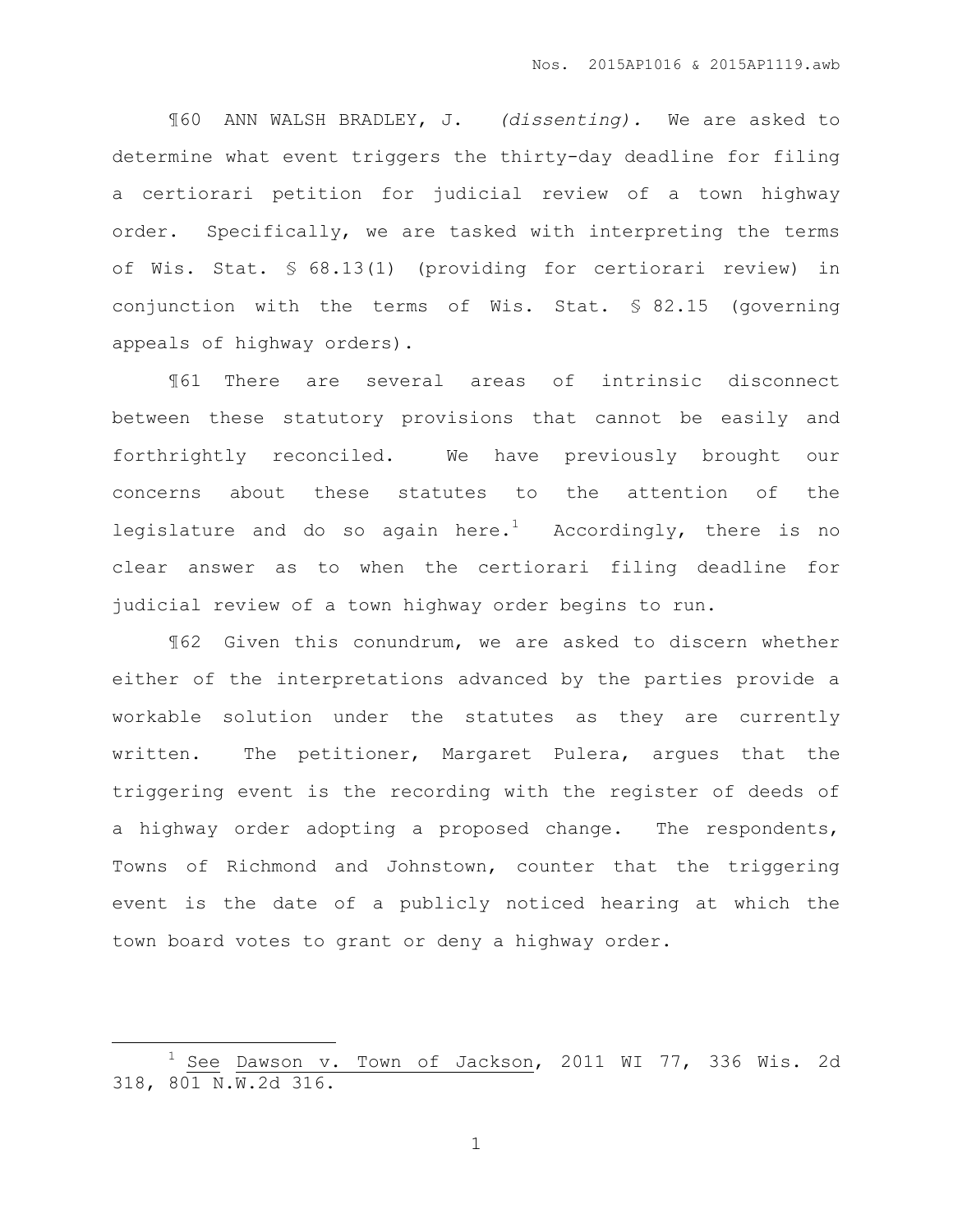¶63 The lead opinion adopts the petitioner's interpretation.<sup>2</sup> Lead op.,  $\mathbb{I}2$ . According to the lead opinion, it is the recording of the highway order with the register of deeds that "best comports with the language and structure of Wis. Stat. § 68.13 and Wis. Stat. § 82.15." Id.

¶64 As the court of appeals certification acknowledged, there are strengths and flaws to each interpretation.<sup>3</sup> The lead

 $\overline{a}$ 

Second, I use the term "lead" opinion because although it is undefined in our Internal Operating Procedures, its use here is consistent with past description. I have said "that a lead opinion is one that states (and agrees with) the mandate of a majority of the justices, but represents the reasoning of less than a majority of the participating justices." State v. Lynch, 2016 WI 66, ¶ 143, 371 Wis.2d 1, 885 N.W.2d 89 (Abrahamson & Ann Walsh Bradley, J.J., concurring in part, dissenting in part) (citing Hoffer Props., LLC v. State, Dep't of Transp., 2016 WI 5, 366 Wis.2d 372, 874 N.W.2d 533); see also State v. Weber, 2016 WI 96, ¶83 n. 1, 372 Wis. 2d 202, 887 N.W.2d 554 (Ann Walsh Bradley, J., dissenting).

 $3$  In Pulera v. Town of Richmond and Town of Johnston, Nos. 2015AP1016 and 2015AP1119, unpublished certification (Wis. Ct. App. Dec. 23, 2015), the court of appeals discussed three possible triggering events: (1) the town board vote on a proposed highway change; (2) the recording of a highway order adopting a proposed change; or (3) actual notice of the town board's determination.

 $2$  I use the term "lead" opinion for two reasons. First, I am concerned that without this cue, the reader may mistakenly believe that the first opinion has precedential value. Although four justices join in the mandate of the opinion to reverse the circuit courts' orders and remand for certiorari review (Roggensack, C.J., joined by Ziegler, J., Gableman J., and Rebecca Grassl Bradley, J.), it represents the reasoning of only three justices (Roggensack, C.J., joined by Ziegler, J., and Gableman, J.). Kelly, J., did not participate. Accordingly, there is no opinion that represents the reasoning of the majority of the court.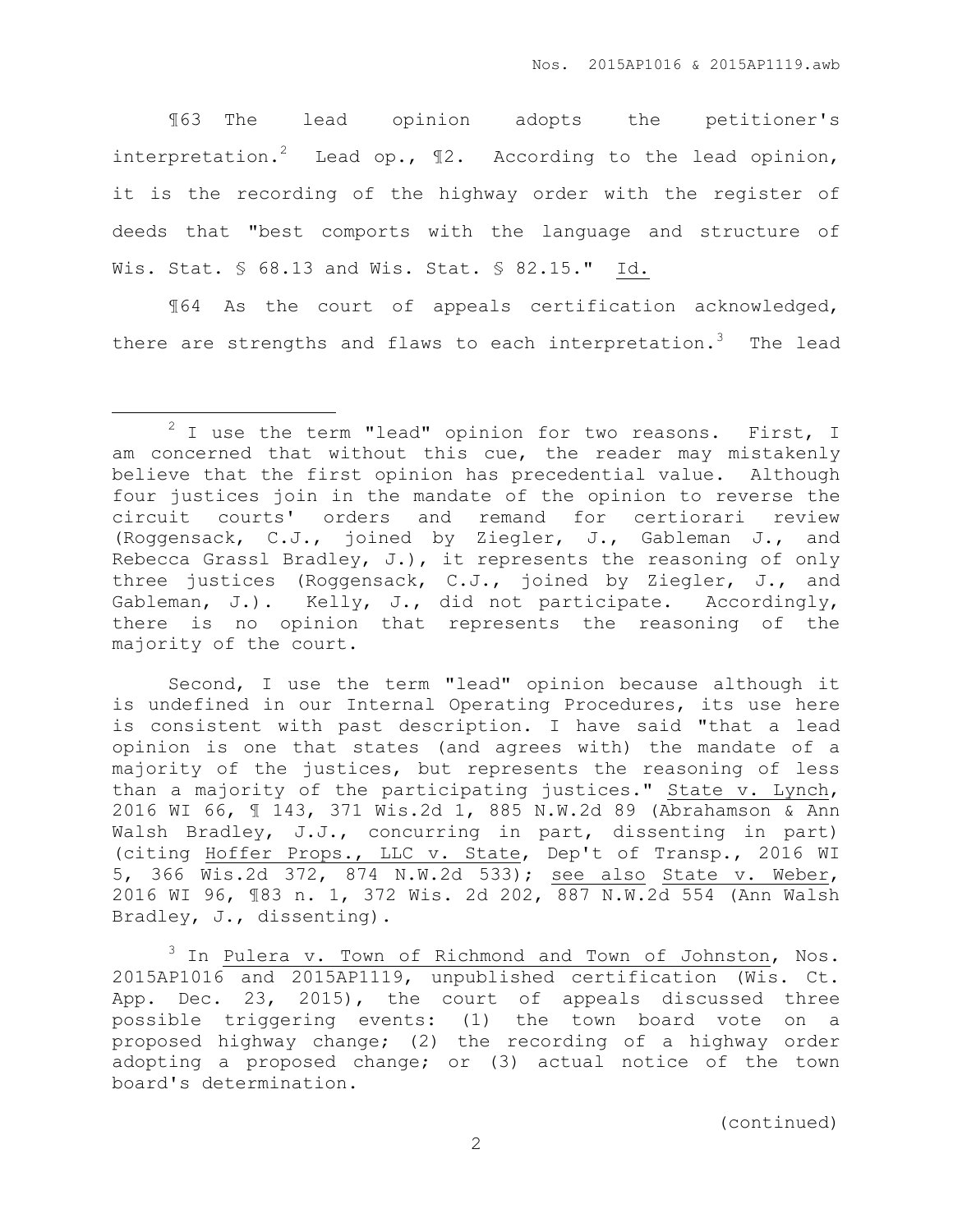opinion errs in failing to acknowledge the flaws of the interpretation it adopts. In particular, adopting the date of the recording of the highway order addresses only half of the problem. It provides no triggering event for certiorari review when a town board issues no highway order because it votes against a proposed change. Additionally, the necessary notice that will be provided by the lead opinion's procedure is unpredictable at best and illusory at worst.

¶65 Contrary to the lead opinion, I determine that the date of the town vote is the event triggering the deadline for certiorari review. Admittedly, the date of the town vote does not fit perfectly with the statutory language. However, this

The strengths and flaws of the first two approaches advanced by the parties are set forth in the analysis section below. Because neither party asks this court to adopt the date of actual notice as the triggering event, I do not analyze it.

 $\overline{a}$ 

Nevertheless, I set forth the advantages and disadvantages of that interpretation as proffered in the certification of the court of appeals. It explained that one positive aspect of this interpretation was that it closely tracked the statutory language requiring "receipt of a final determination." Wis. Stat. § 68.13(1). However, it acknowledged that a significant flaw in this interpretation is that there is no requirement in the town highway chapter that highway orders be sent to anyone other than the register of deeds, the town clerk, and the county highway commissioner. Wis. Stat. § 82.12(2).

Additionally, the court of appeals determined that if the thirty-day deadline for each petitioner starts to run from only the petitioner's receipt of the highway order, this could lead to a continuing series of certiorari filing dates that are individual to each potential petitioner. This would result in problems due to lack of finality and leave the town uncertain as to when it could begin the actual road work without the possibility of judicial review.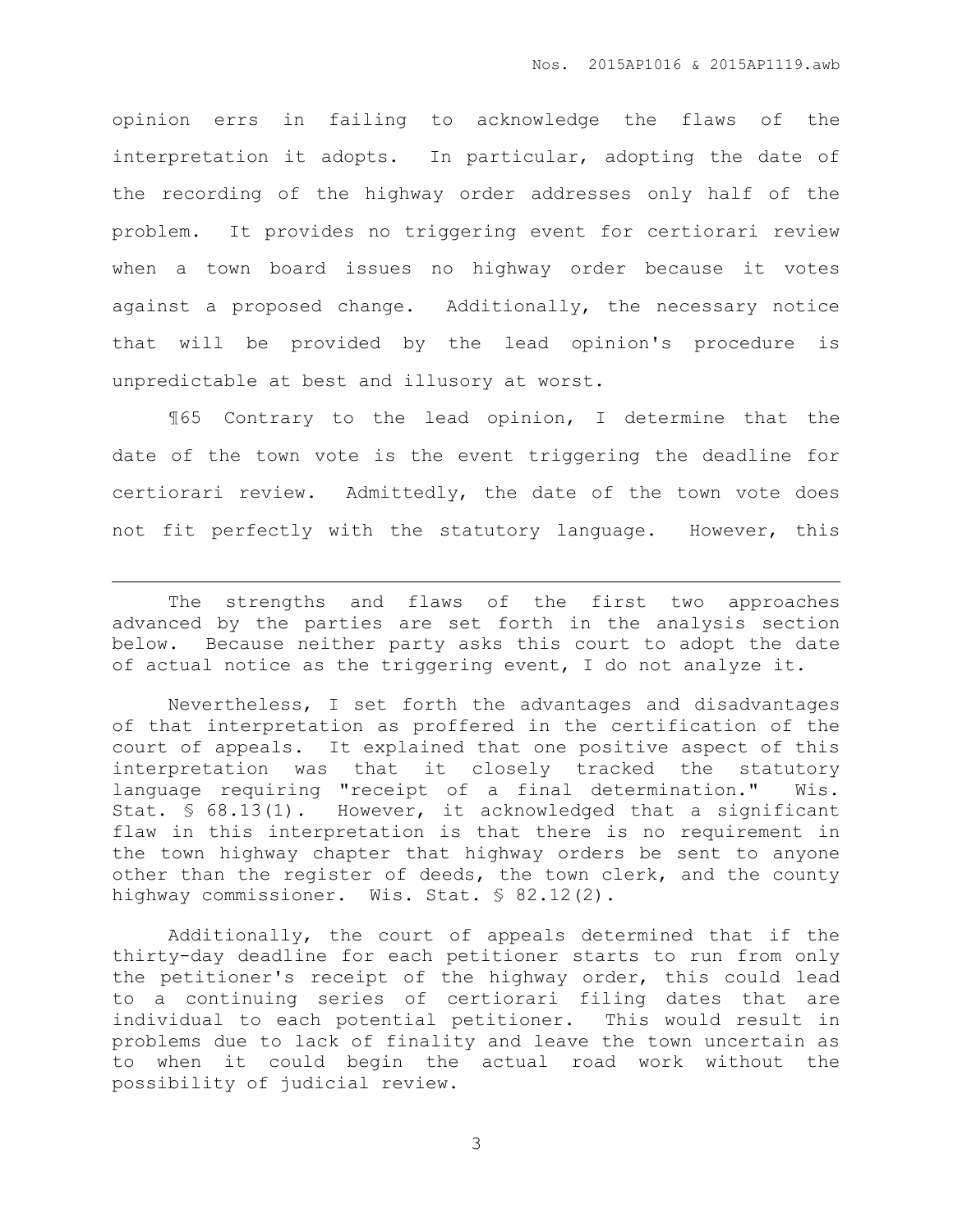interpretation has the advantage of providing notice and a review procedure to the largest number of interested parties on a date certain.

¶66 Accordingly, I respectfully dissent.

I

¶67 Before discussing the advantages and disadvantages of each interpretation, I provide a brief analysis of the statutory provisions at issue. Pursuant to Wis. Stat. § 82.15, which provides for judicial review of highway orders, "[a]ny person aggrieved by a highway order, or a refusal to issue such an order, may seek judicial review under s. 68.13." The crossreferenced judicial review statute provides in relevant part that "[a]ny party to a proceeding resulting in a final determination may seek review thereof by certiorari within 30 days of receipt of the final determination." Wis. Stat. § 68.13(1).

¶68 There are several areas of disconnect between these statutory provisions. The highway order process does not use the term "final determination" or any similar term. Nor does it have a "party to a proceeding" in the same manner as does a municipal administrative proceeding under Wis. Stat. ch. 68. Additionally, because there is no requirement that a highway order be sent to all interested parties, it is not clear how to apply the requirement that a certiorari petition be filed within thirty days of "receipt" of the "final determination." Wis. Stat. § 68.12(1).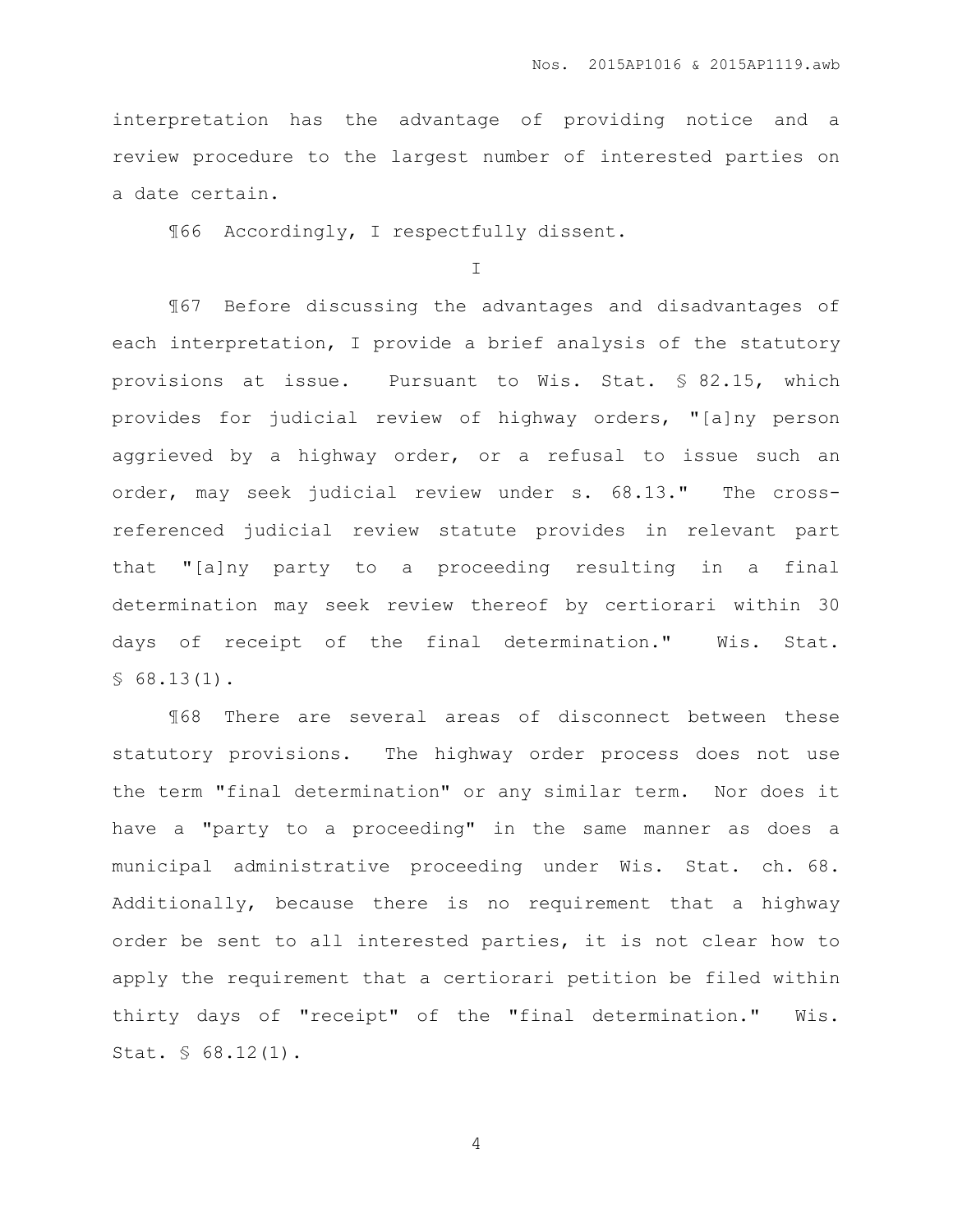¶69 The lead opinion resolves the issue presented by concluding that "the thirty-day period during which certiorari review is available for a town board's highway order to lay out, alter or discontinue a highway begins to run on the date that the highway order is recorded by the register of deeds." Lead op., ¶2. Admittedly, this interpretation has some advantages. At the time it is recorded, the highway order will be in its final legal form. As the lead opinion explains, this comports with the statutory language allowing review of a "final determination." Wis. Stat. § 68.13(1).

¶70 However, there are several significant flaws associated with determining that the recording of the highway order with the register of deeds triggers the certiorari filing deadline. First, as the lead opinion acknowledges in a footnote, its new rule applies only to petitioners seeking certiorari review of a town board vote to issue a highway order, adopting a proposed change. Lead op., ¶30 n.20. Accordingly, the lead opinion provides no solution for petitioners seeking certiorari review of a decision to deny a proposed change. As it explains, "[i]n such a case, the town will not issue a highway order, so there will be nothing to record." Id.

¶71 This is problematic because a whole category of people are left without a procedure for review. Under Wis. Stat. § 82.15, the thirty-day deadline for filing a petition for certiorari review is the same regardless of whether a town board votes for or against a proposed highway change. Yet, when a town board votes against a highway change, the lead opinion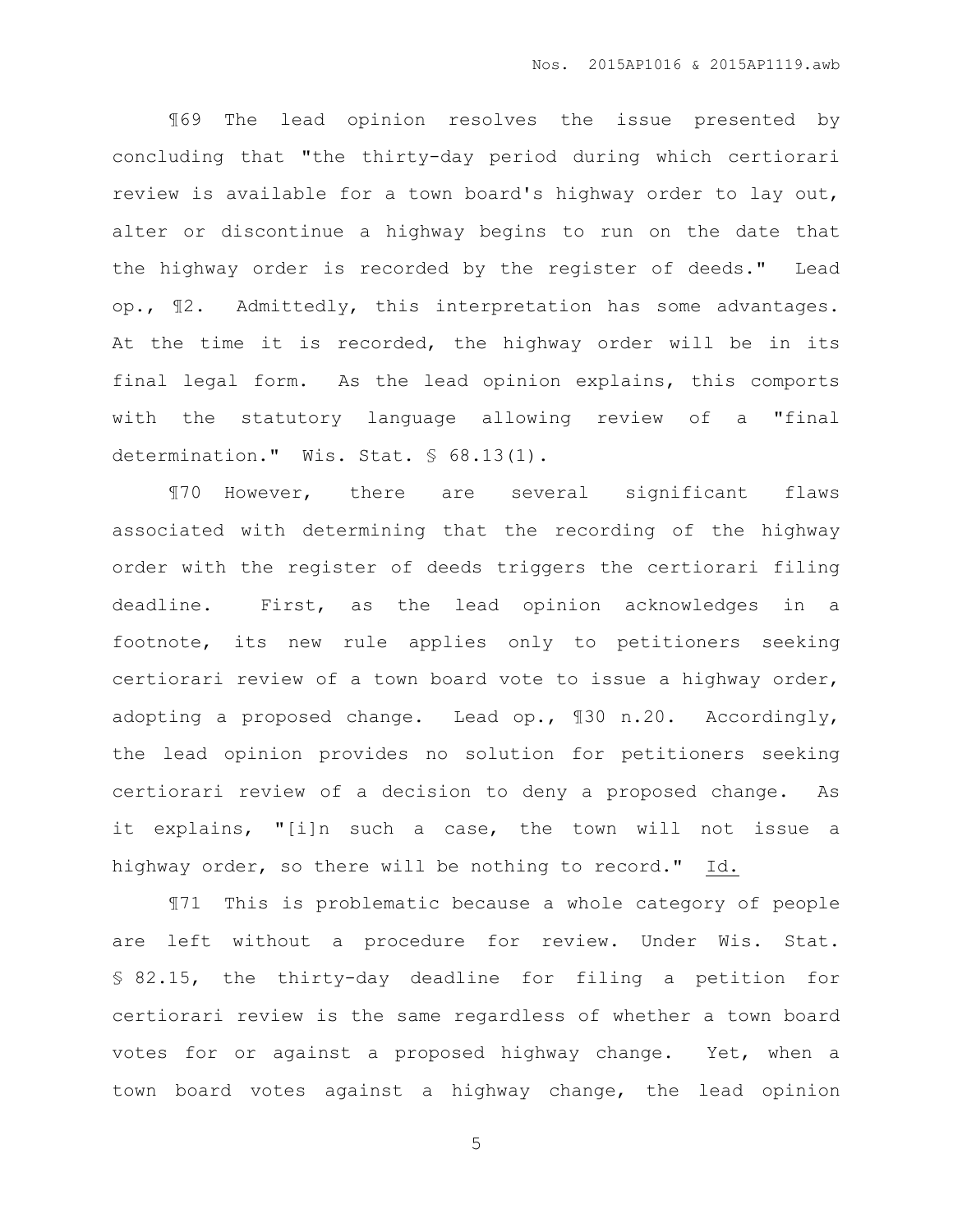leaves those potential petitioners clueless and void of any direction or avenue for review. See Lead op., ¶30 n.20.

¶72 Second, the lead opinion further errs in contending that "persons and parties seeking certiorari review of a highway order easily can ascertain the start of that thirty-day period." Lead op., ¶28. It should acknowledge, as the court of appeals indicated in its certification, that the only way for potential petitioners to know when the highway order is recorded is to repeatedly check the land records. See Pulera v. Town of Richmond and Town of Johnston, Nos. 2015AP1016 and 2015AP1119, unpublished certification (Wis. Ct. App. Dec. 23, 2015). In reality, the lead opinion's interpretation does not mandate notice to anyone other than the register of deeds, the town clerk, or the county highway commissioner. See Wis. Stat. § 82.12(2). For all others it is a "constantly seek and you may find" notice procedure.

¶73 Third, because there is no time limit for the recording of the highway order with the register of deeds, this interpretation has the potential to indefinitely delay the review process. This constant seeking could last for an indeterminate and unpredictable length of time. If the highway order is never filed, then any review is illusory.

¶74 Finally, the lead opinion's analogy to Wis. Stat. § 840.11, which governs petitions to alter streets, parks, and other public places, is misplaced. See lead op., ¶24. The notice provided here is distinguishable because of the differences between the interested parties requiring notice.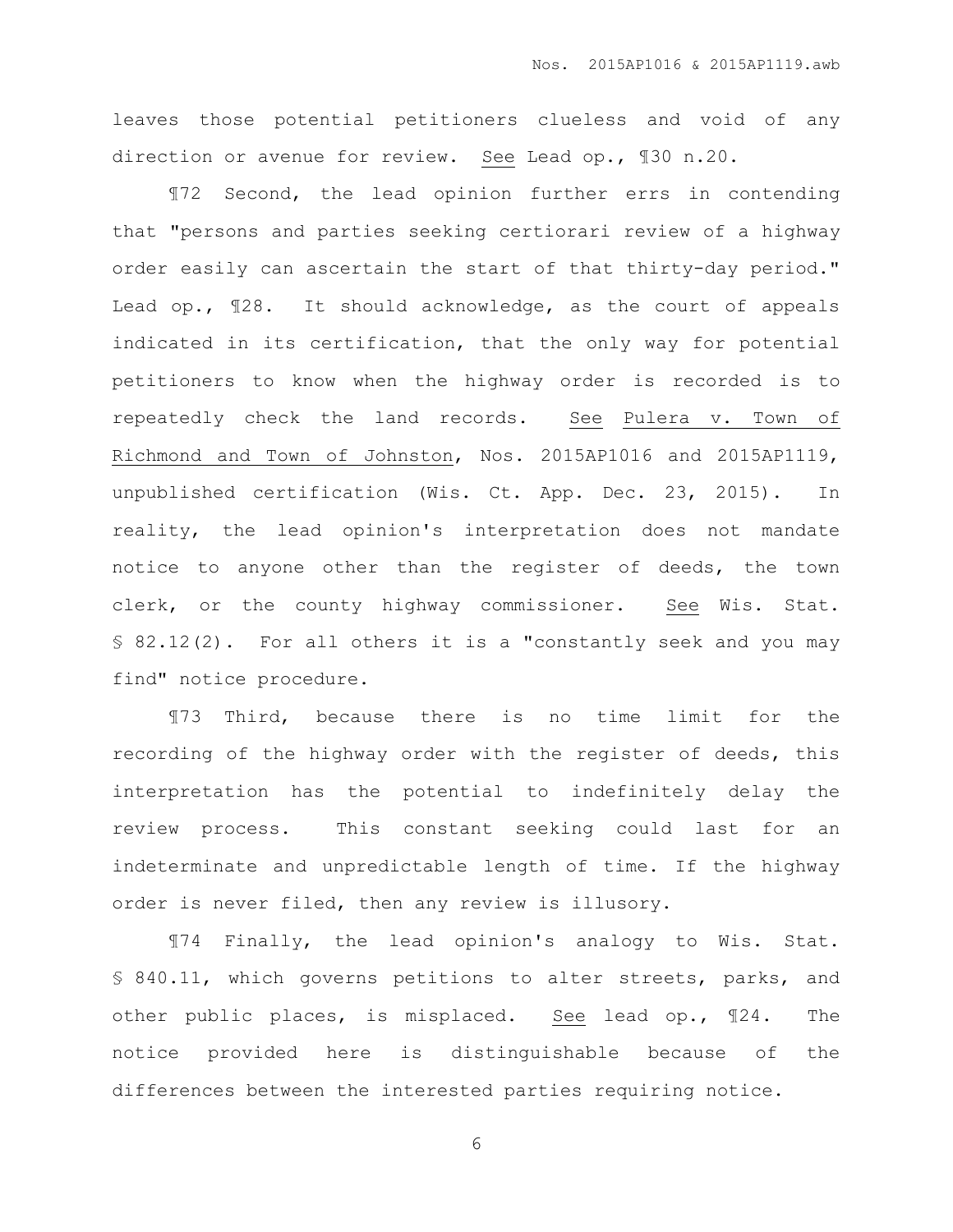¶75 Wisconsin Stat. § 840.11(2) provides that no final order shall be notice to any subsequent purchaser or encumbrancer unless recorded in the office of the register of deeds. It is reasonable to put the onus on a potential purchaser to check with the register of deeds before purchasing property. It is less reasonable to require an unknown number of potential petitioners to continually check with the register of deeds to determine if a highway order has been recorded.

II

¶76 Contrary to the lead opinion, I interpret the date of the public town vote as the event triggering the deadline for certiorari review. There are several advantages to this interpretation.

¶77 First, and most significant, it would provide all petitioners with the same filing deadline regardless of whether the town board voted to adopt or deny the proposed change. Second, factual disputes about the date of the vote are unlikely and thus the date is a date certain. Third, this is the earliest event from which the certiorari filing date could begin to run, meaning that the town board decision would become final at the earliest possible date.

¶78 Finally, before a vote can be taken, notice requirements must be met. Wisconsin Stat. § 82.10(3) requires public notice of any meeting where the town intends to vote on a resolution to reconfigure a road. "The notice shall contain a legal description of the highway to be discontinued or of the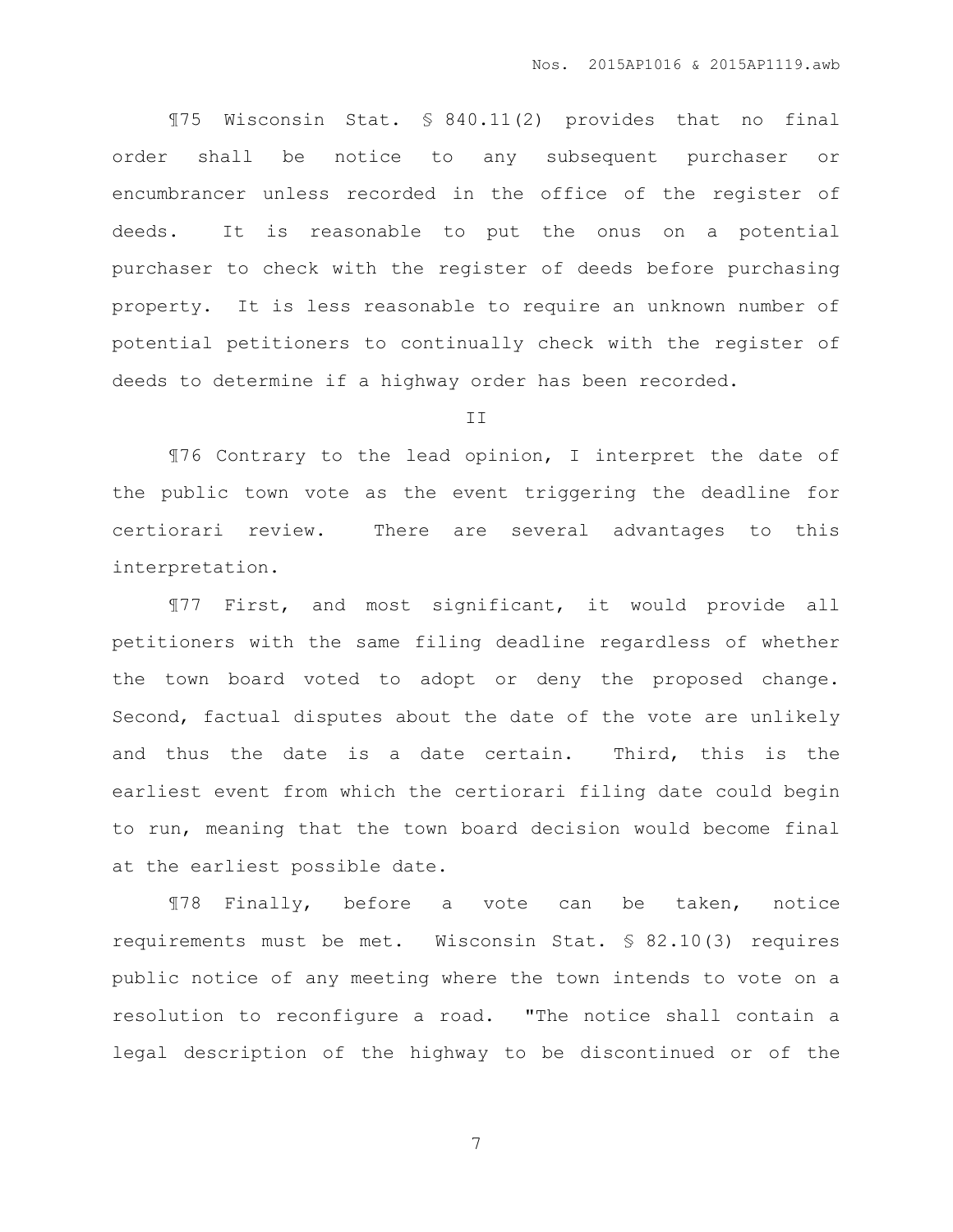proposed highway to be laid out or altered and a scale map of the land that would be affected  $\ldots$  . . " Id.

¶79 Like all of the possible interpretations, the date of the town vote also has disadvantages. The lead opinion is correct that the vote of a town board does not create a written "highway order." Lead op., ¶20. A "highway order" is defined as a written document that contains a legal description and a scale map. Wis. Stat. § 82.01(3). Yet, as noted above, through the mandated public notice, potential petitioners have the required information.

¶80 Admittedly, not all potential petitioners may attend the town board meeting or receive notice of the vote after it occurs. Although this solution is not a perfect fit with the statutory language, the issue of notice is lessened here because a town vote on a proposed highway change takes place at a publicly noticed meeting. As the Walworth County circuit court explained in ruling that the triggering event was the date of the town board vote, "[a]nybody that is interested in what is going to happen at that intersection attends those meetings and finds out what happens." Br. of Pet., app. at 69. The circuit court further reasoned that unlike the recording of the highway order, the date of the vote would provide a specific date on which all interested parties would receive notice.

¶81 Although none of the possible interpretations is a perfect fit, the advantages of using this event as the triggering event outweigh the disadvantages. Additionally, in Dawson v. Town of Jackson, 2011 WI 77, ¶66 n.5, 336 Wis. 2d 318,